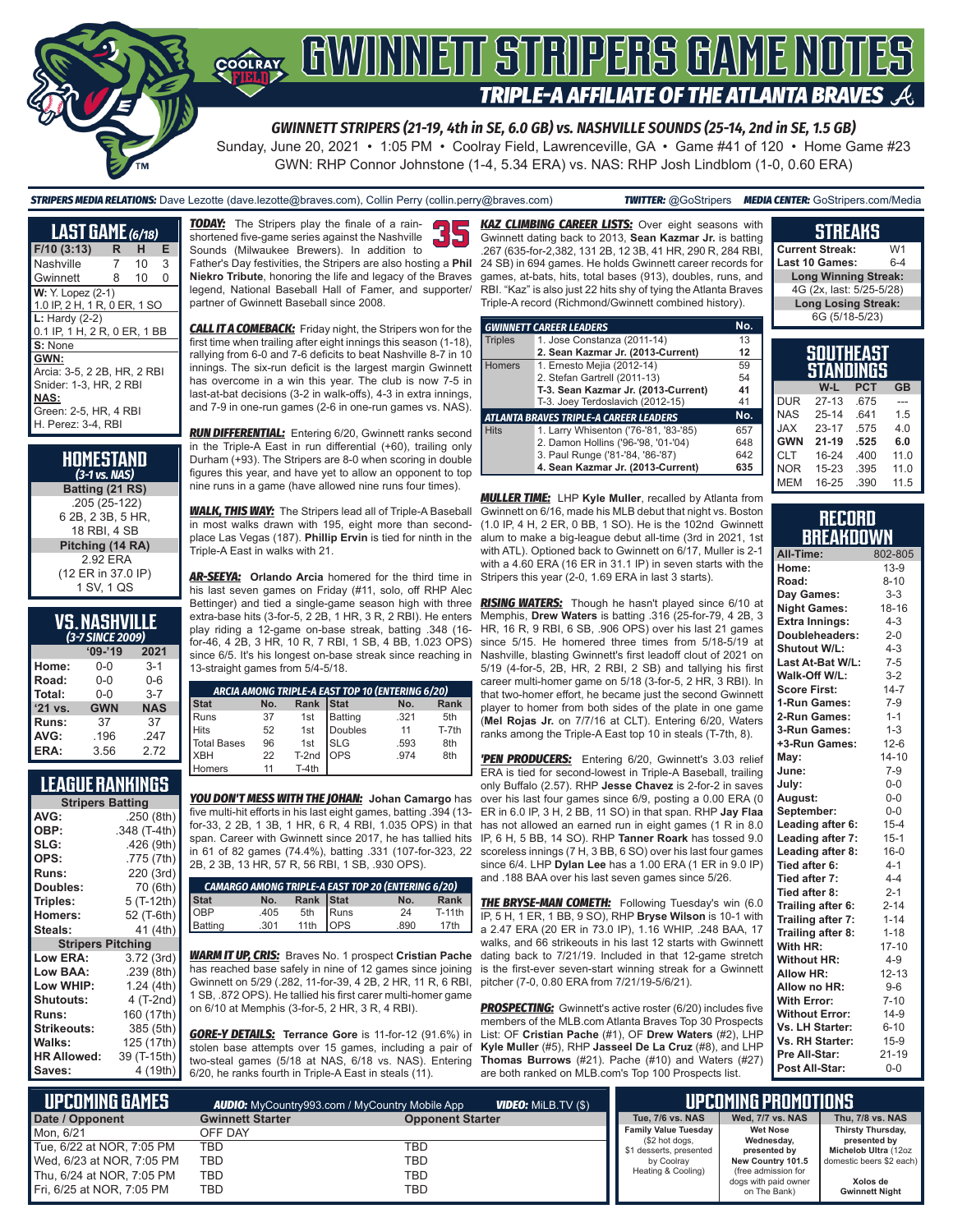

#### *SUNDAY, JUNE 20, 2021 VS. NASHVILLE*

| MANAGER MATT TUIASOSOPO<br>Matt Tuiasosopo is in his first season as Gwinnett manager and his third season<br>as a coach in the Atlanta Braves organization in 2021. He was named the seventh<br>manager in team history on 3/30/21. Tuiasosopo is both the youngest manager in<br>team history (turned 35 on 5/10) and the first former Gwinnett player to manage the<br>club (hit .221 with 19 HR, 73 RBI in 178 games from 2016-17).<br>Tuiasosopo made his managerial debut in 2019 with Class-A Rome, leading the club<br>to a 65-74 record and earning Atlanta's Bobby Cox Award for minor league manager<br>of the year. He was set to return to Rome in 2020, but was reassigned to the Braves<br>Alternate Site at Coolray Field once the MiLB season was canceled.<br><b>PCT</b><br><b>Playoffs</b><br>Tuiasosopo's Managerial Career<br>W-L<br>Games<br>40<br>With Gwinnett (1 Season):<br>$21 - 19$<br>.525<br>0<br>MiLB Career (2 Seasons):<br>179<br>86-93<br>.480<br>$\Omega$<br>All staff bios available in the 2021 Stripers Media Guide<br>EJECTIONS(2)<br>Player/Coach<br>Date/Inning<br><b>Umpire</b><br><b>Ryan Goins</b><br>5/25 vs. MEM, 7th Inning<br><b>HP Clint Vondrak</b><br><b>MGR Matt Tuiasosopo</b><br>6/3 vs. JAX, 8th Inning<br><b>HP Alex Tosi</b> | <u>VS. 2021 OPPONENTS</u><br>Home<br>Road<br><b>Total</b><br>Home<br>Road<br><b>Total</b><br><b>CHA</b><br>COL<br>$5 - 1$<br>$5 - 1$<br>$\sim$ $\sim$<br>$\frac{1}{2}$<br>$\overline{a}$<br>---<br><b>DUR</b><br>LOU<br>$4 - 2$<br>$4 - 2$<br>$\sim$<br>$\hspace{0.05cm} \ldots$<br>---<br>$\qquad \qquad -\qquad$<br><b>JAX</b><br><b>MW DIV</b><br>$4 - 2$<br>$1 - 5$<br>$4 - 2$<br>$0-0$<br>$1 - 5$<br>$\sim$<br><b>MEM</b><br>$5 - 1$<br>$3 - 3$<br>$8 - 4$<br><b>NAS</b><br>$3 - 1$<br>$0-6$<br>$3 - 7$<br>NOR<br>$---$<br>$---$<br>---<br><b>SE DIV</b><br>$17 - 17$<br>$9 - 7$<br>$8 - 10$<br><b>LAST AT-BAT WINS <math>(7)</math></b><br>The Stripers are 7-5 (.583) in games decided in the last at-bat in 2021.<br>Date/Opponent<br><b>Score</b><br><b>Game-Winning Play</b><br>5/4 at Charlotte<br>10-9 (12th)<br>Almonte scores on E4 (Reynolds)<br>5/9 at Charlotte<br>Camargo RBI single<br>12-9 (10th)<br>5/14 vs. Louisville<br>$2-1$ (8th)<br>Arcia 2-out solo HR<br>5/16 vs. Louisville<br>Arcia walk-off solo HR<br>5-4 (9th)*<br>$2-1$ (9th) <sup>*</sup><br>5/25 vs. Memphis<br>Kazmar walk-off single<br>6/9-G2 at Memphis<br>$3-1$ (8th)<br>Waters RBI single<br>6/18 vs. Nashville<br>Arcia scores on E4 (Hiura on Lucroy FC)<br>$8-7$ (10th) <sup>*</sup><br>*Denotes "walk-off" win |
|---------------------------------------------------------------------------------------------------------------------------------------------------------------------------------------------------------------------------------------------------------------------------------------------------------------------------------------------------------------------------------------------------------------------------------------------------------------------------------------------------------------------------------------------------------------------------------------------------------------------------------------------------------------------------------------------------------------------------------------------------------------------------------------------------------------------------------------------------------------------------------------------------------------------------------------------------------------------------------------------------------------------------------------------------------------------------------------------------------------------------------------------------------------------------------------------------------------------------------------------------------------------------------------|---------------------------------------------------------------------------------------------------------------------------------------------------------------------------------------------------------------------------------------------------------------------------------------------------------------------------------------------------------------------------------------------------------------------------------------------------------------------------------------------------------------------------------------------------------------------------------------------------------------------------------------------------------------------------------------------------------------------------------------------------------------------------------------------------------------------------------------------------------------------------------------------------------------------------------------------------------------------------------------------------------------------------------------------------------------------------------------------------------------------------------------------------------------------------------------------------------------------------------------------------------------------------------------------------------------|
| TEAM DEFENSE (4TH IN TRIPLE-A EAST)<br><b>PCT</b><br>G<br>E<br><b>TC</b><br><b>PO</b><br>$\mathsf{A}$<br><b>DP</b><br><b>TP</b><br>.985<br>40<br>1459<br>1061<br>376<br>22<br>44<br>$\mathbf{1}$<br><b>PCT</b><br><b>SB</b><br><b>CS</b><br><b>PB</b><br>W-L<br><b>Catchers</b><br><b>ATT</b><br>$\mathbf 0$<br>.000<br>Casteel, Ryan<br>$\mathbf{1}$<br>$\mathbf{1}$<br>$\mathbf{1}$<br>$1 - 1$<br>Jackson, Alex<br>3<br>.250<br>$\mathbf 0$<br>$\mathbf{1}$<br>4<br>$6 - 4$<br>12<br>Lucroy, Jonathan<br>.250<br>$6 - 10$<br>4<br>16<br>$\mathbf{1}$<br>Martinez, Carlos<br>3<br>0<br>3<br>.000<br>$\mathbf{1}$<br>$2 - 1$<br>5<br>2<br>7<br>.286<br>0<br>$6 - 3$<br>Morales, Jonathan<br>$\overline{3}$<br>24<br>$\overline{7}$<br>31<br>$21 - 19$<br>Total:<br>.226<br><b>Outfield Assists (7):</b><br>Sanchez (2), Waters (2), Almonte (1), Ervin (1),<br>Inciarte $(1)$<br>Pitcher Pickoffs (1):<br>Muller (1)                                                                                                                                                                                                                                                                                                                                                                  | GWINNETT PLAYERS USED (49 IN 2021)<br>Position (22):<br>Pitchers (27):<br>Lee. Dvlan<br>Martinez, Carlos<br>Arano, Victor<br>Lopez, Yoan<br>Almonte, Abraham<br>Morales, Jonathan<br>Biddle, Jesse<br>Martin, Chris<br>Arcia, Orlando<br>Pache, Cristian<br>Bradford, Chasen<br>Muller, Kyle<br>Brugman, Jaycob<br>Sanchez, Yolmer<br>Snider, Travis<br>Burrows, Thomas<br>Newcomb, Sean<br>Camargo, Johan<br>Chavez, Jesse<br>Casteel, Ryan<br>Unroe, Riley<br>Roark, Tanner<br>Davidson, Tucker<br>Demeritte, Travis<br>Waters, Drew<br>Rodriguez, Jose<br>De La Cruz, Jasseel<br>Santana, Edgar<br>Ervin, Phillip<br>Edwards Jr., Carl<br>Tice, Ty<br>Goins, Ryan<br>Webb, Jacob<br>Gore, Terrance<br>Flaa, Jay<br>Wilson, Bryse<br>Greene, Shane<br>Heredia, Guillermo<br>Hernandez, Daysbel<br>Wright, Kyle<br>Inciarte, Ender<br>Horacek, Mitch<br>Jackson, Alex<br>Johnstone, Connor<br>Kazmar Jr., Sean<br>Jones, Nate<br>Kipnis, Jason                                                                                                                                                                                                                                                                                                                                                               |
| <b>Catcher Pickoffs (2):</b><br>Casteel (1), Jackson (1)<br><b>STARTS</b><br><b>By Batting Order</b><br>Waters (24), Inciarte (6), Pache (6), Almonte (1), Arcia (1), Ervin (1), Sanchez (1)<br>1:<br>Arcia (12), Kipnis (9), Goins (7), Pache (4), Waters (3), Almonte (1), Camargo (1),<br>2:<br>Ervin (1), Heredia (1) Sanchez (1)<br>Arcia (25), Camargo (11), Lucroy (3), Jackson (1)<br>3:<br>Camargo (14), Demeritte (12), Lucroy (4), Almonte (3), Jackson (3), Kipnis (3),<br>4:<br>Kazmar Jr. (1)<br>Almonte (8), Lucroy (8), Jackson (5), Kazmar Jr. (5), Demeritte (4), Kipnis (3),<br>5:<br>Snider (2), Camargo (1), Casteel (1), Ervin (1), Goins (1), Sanchez (1)<br>Goins (9), Ervin (6), Snider (5), Almonte (4), Kazmar Jr. (4), Casteel (3),<br>6:<br>Lucroy (3), Sanchez (3), Demeritte (2), Jackson (1)<br>Ervin (10), Goins (8), Kazmar Jr. (7), Sanchez (5), Snider (5), Demeritte (2),<br>7:<br>Morales (2), Almonte (1)<br>Sanchez (13), Morales (8), Ervin (6), Casteel (2), Goins (2), Gore (2),<br>8:<br>Kazmar Jr. (2), Snider (2), Brugman (1), Martinez (1), Unroe (1)<br>Casteel (2), Martinez (2), Morales (1), Unroe (1)<br>9:<br>Pitcher Spot (34)                                                                                                 | Kelley, Trevor<br>Lucroy, Jonathan<br>Italics = Player no longer in Braves organization<br><b>BASS-LANTA</b><br>Including MLB rehab assignments, 20 players have played for both Gwinnett and<br>Atlanta in 2021:<br>OF Abraham Almonte<br>OF Cristian Pache<br><b>LHP Jesse Biddle</b><br>RHP Edgar Santana<br>RHP Jacob Webb<br><b>INF Johan Camargo</b><br><b>LHP Tucker Davidson</b><br><b>RHP Bryse Wilson</b><br>RHP Carl Edwards Jr.<br><b>RHP Kyle Wright</b><br>RHP Jay Flaa<br>RHP Shane Greene<br>OF Guillermo Heredia<br>OF Ender Inciarte<br>C Alex Jackson<br><b>RHP Nate Jones</b><br><b>INF Sean Kazmar Jr.</b><br><b>RHP Chris Martin</b><br>LHP Kyle Muller (MLB Debut)<br><b>LHP Sean Newcomb</b>                                                                                                                                                                                                                                                                                                                                                                                                                                                                                                                                                                                          |
| <b>By Position</b><br>Lucroy (16), Jackson (10), Morales (9), Martinez (3), Casteel (2)<br>C:<br>1B: Camargo (19), Casteel (6), Snider (5), Kazmar Jr. (4), Lucroy (2), Unroe (2),<br>Goins (1), Morales (1)<br>Goins (18), Kipnis (14), Sanchez (7), Kazmar Jr. (1)<br>2B:<br>Kazmar Jr. (14), Sanchez (12), Camargo (7), Goins (6), Morales (1)<br>3B:<br>Arcia (37), Goins (2), Sanchez (1)<br>SS:<br>LF: Ervin (14), Almonte (9), Waters (6), Snider (4), Demeritte (2), Gore (2), Heredia (1),<br>Kipnis (1), Sanchez (1)<br>Waters (20), Pache (10), Ervin (5), Inciarte (5)<br>CF:<br>RF: Demeritte (17), Almonte (8), Ervin (6), Snider (4), Sanchez (3), Camargo (1),<br>Waters (1)<br><b>DH:</b> Almonte (1), Arcia (1), Brugman (1), Demeritte (1), Inciarte (1), Snider (1)                                                                                                                                                                                                                                                                                                                                                                                                                                                                                               | <b>BRAVES ON REHAB</b><br>Five Atlanta players have been assigned to rehab with Gwinnett in 2021.<br><b>Player</b><br><b>Injury</b><br><b>Rehab Dates</b><br>RHP Chris Martin<br>Right Shoulder Inflammation (4/7)<br>$5/5 - 5/11$<br>OF Ender Inciarte<br>Strained Left Hamstring (4/17)<br>$5/6 - 5/12$<br>OF Guillermo Heredia<br>Right Hamstring Inflammation (5/1)<br>5/14<br>C Alex Jackson<br>Strained Left Hamstring (5/2)<br>$5/21 - 6/9$<br>OF Cristian Pache<br>Right Hamstring Inflammation (5/14)<br>$5/29 - 6/1$                                                                                                                                                                                                                                                                                                                                                                                                                                                                                                                                                                                                                                                                                                                                                                                |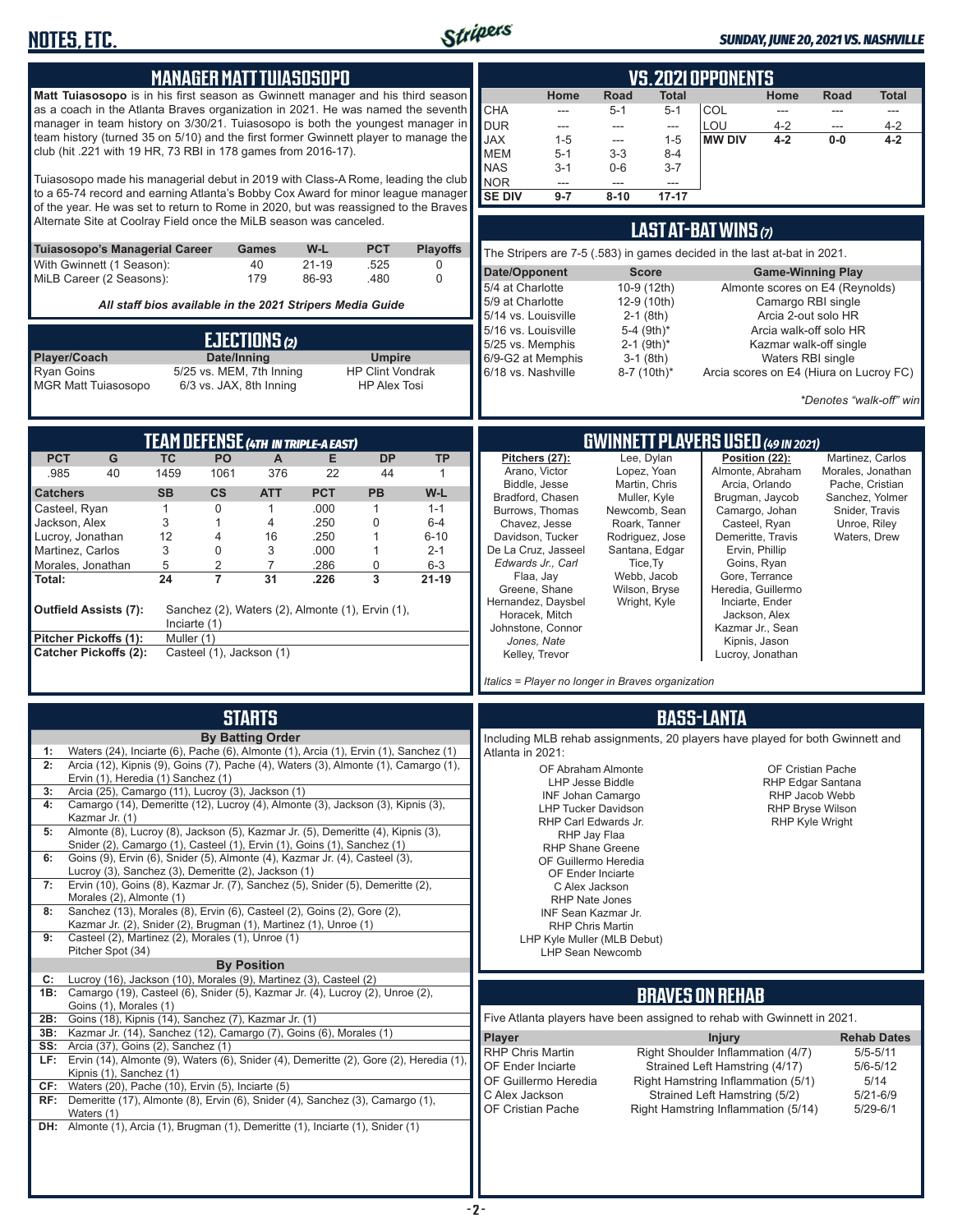# **STARTING PITCHER**



#### *SUNDAY, JUNE 20, 2021 VS. NASHVILLE*

#### **51****CONNOR JOHNSTONE BIO ON PAGE 63 OF MEDIA GUIDE**

**B/T:** R/R **BORN:** 10/4/94 in San Diego, CA (Age 26)<br>**HT:** 6-1 **ACQUIRED:** Braves' 21st round selection i **HT:** 6-1 **ACQUIRED:** Braves' 21st round selection in the 2017 June draft out of **WT:** 195 Wake Forest University (Winston-Salem, NC)

*TODAY'S START:* Johnstone makes his fourth start in an 11-day span in the finale of a five-game series vs. Nashville ... It is his 11th appearance (9th start) of the season, and 23rd career appearance (13th start) with Gwinnett dating back to 2018 (5-4, 4.98 ERA, .263 BAA, 1.25 WHIP) ... Entering 6/19, he is tied for the Triple-A East lead in starts (8) ... All-time as a starter, he is 6-8 with a 4.43 ERA in 30 games.

*2021 SEASON:* After beginning the year at the Alternate Training Site in April, was part of Gwinnett's Opening Night roster for the second time in his career (also in 2019) ... Made his season debut in relief on 5/4 at Charlotte, pitching 3.0 scoreless, one-hit innings (0 BB, 1 SO, 27 pitches, 18 strikes) ... Allowed just one hit over 5.0 IP for the win in his first start of the year on 5/8 at Charlotte ... Opened the season with 8.0 scoreless innings (2 H, 0 BB, 6 SO) over his first two outings ... On 6/10 at Memphis, tossed 2.0 innings as the first of six pitchers to combine on a two-hit shutout.

*2020 SEASON:* Despite being selected as a non-roster invitee to Atlanta Braves Spring Training for the first time in his career, he was not included on the Braves' 60 man player pool in June and did not play.

*LOCAL PRODUCT:* Played baseball at Roswell High School, approximately 25 miles west of Coolray Field ... Named First Team All-Region in 2012 (1.97 ERA).

*CAREER ACCOLADES:* **2018:** In his first full season, went 3-3 with a 3.30 ERA, .238 BAA, 1.20 WHIP, and two saves in 30 games (12 starts) between Advanced-A Florida, Double-A Mississippi, and Triple-A Gwinnett ... Went 2-0 with a 4.50 ERA in five games (4 starts) during his Triple-A debut ... **2019:** Went 7-4 with a 4.24 ERA and one save in 35 games (7 starts) between Mississippi and Gwinnett ... Played for Scottsdale of the Arizona Fall League (2-3, 3.27 ERA in 6 starts).

| JOHNSTONE'S OVERALL STATS |           |            |       |     |           |           |            |             |  |
|---------------------------|-----------|------------|-------|-----|-----------|-----------|------------|-------------|--|
| Year<br>Team              | W-L       | <b>ERA</b> | G/GS  | HR. | <b>BB</b> | <b>SO</b> | <b>BAA</b> | <b>WHIP</b> |  |
| 2021 Gwinnett (AAA)       | $1 - 4$   | 5.34       | 10/8  | 4   |           | 22        | .259       | 1.02        |  |
| MiLB Career:              | $12 - 12$ | 4.07       | 78/30 | 20  | 56        | 162       | .266       | 1.28        |  |
| MLB Career:               | $0 - 0$   | $---$      | 0/0   |     |           |           | $---$      |             |  |

|       | JOHNSTONE'S 2021 SPLITS (WITH GWINNETT) |          |                |  |  |  |  |  |  |  |  |
|-------|-----------------------------------------|----------|----------------|--|--|--|--|--|--|--|--|
| Home: | 0-3, 11.25 ERA (4G)                     | Vs. LHB: | .348 BAA. 2 HR |  |  |  |  |  |  |  |  |
| Road: | 1-1, 1.47 ERA (6G)                      | Vs. RHB: | .197 BAA. 2 HR |  |  |  |  |  |  |  |  |

| JOHNSTONE VS. NASHVILLE |         |            |  |           |    |  |    |           |    |    |  |
|-------------------------|---------|------------|--|-----------|----|--|----|-----------|----|----|--|
|                         | W-L     | <b>ERA</b> |  | <b>GS</b> | IP |  | ER | <b>HR</b> | BB | SΟ |  |
| 2021:                   | $0 - 1$ | 3.24       |  |           |    |  |    |           |    |    |  |
| Career:                 | ი-1     | 3.24       |  |           |    |  |    |           |    |    |  |

| <b>JOHNSTONE'S HIGHS &amp; LOWS</b> |                            |                                    |  |  |  |  |  |  |  |  |
|-------------------------------------|----------------------------|------------------------------------|--|--|--|--|--|--|--|--|
|                                     | <b>Season</b>              | Career (MiLB and MLB)              |  |  |  |  |  |  |  |  |
| IP:                                 | 5.0 (2x, last: 5/22 @ NAS) | 7.0 (8/17/18, FLA @ LAK)           |  |  |  |  |  |  |  |  |
| $\mathsf{Iso}:$                     | $5(5/8)$ $\omega$ CLT)     | 6 (3x, last: 8/18/19, MIS vs. PNS) |  |  |  |  |  |  |  |  |
| BB:                                 | 1 (2x, last: 6/16 vs. NAS) | 3 (3x, last: 8/18/19, MIS vs. PNS) |  |  |  |  |  |  |  |  |
| Iн.                                 | 8 (6/4 vs. JAX)            | 11 (8/13/19, MIS vs. BIR)          |  |  |  |  |  |  |  |  |
| <b>IER:</b>                         | 5 (2x, last: 5/29 vs. MEM) | 6 (8/13/19, MIS vs. BIR)           |  |  |  |  |  |  |  |  |
| Low-Hit CG:                         |                            | None                               |  |  |  |  |  |  |  |  |
| Low-ER CG:                          |                            | None                               |  |  |  |  |  |  |  |  |

| <b>IOHNSTONE AT THE PLATE</b> |         |    |  |   |    |    |           |            |           |           |
|-------------------------------|---------|----|--|---|----|----|-----------|------------|-----------|-----------|
|                               | AVG.    | AB |  | н | 2B | 3B | <b>HR</b> | <b>RBI</b> | <b>BB</b> | <b>SO</b> |
| 2021:                         | .000    |    |  |   |    |    |           |            |           |           |
| MiLB Career:                  | .000    | 23 |  |   |    |    |           |            |           | 15        |
| MLB Career:                   | $- - -$ |    |  |   |    |    |           |            |           |           |

|             | JOHNSTONE'S 2021 STARTS (ALL LEVELS) |               |     |   |   |    |           |           |           |           |                           |              |                                                |
|-------------|--------------------------------------|---------------|-----|---|---|----|-----------|-----------|-----------|-----------|---------------------------|--------------|------------------------------------------------|
| <b>Team</b> | Date/Opp.                            | <b>Result</b> | IP  | н | R | ER | <b>HR</b> | <b>BB</b> | <b>SO</b> | NP-S      | Opp. Starter              | <b>Final</b> | <b>Notes</b>                                   |
| GWN         | 5/8 at CLT                           | W. 1-0        | 5.0 |   |   |    |           |           |           | 58-37     | <b>Matt Tomshaw</b>       | W. 7-3       | Faced minimum through 5.0 innings.             |
| <b>GWN</b>  | 5/13 vs. LOU                         | L. 1-1        | 4.0 |   |   |    |           |           |           | 63-43     | <b>Vladimir Gutierrez</b> |              | First career Triple-A loss (had been 5-0).     |
| <b>GWN</b>  | 5/22 at NAS                          | $L. 1-2$      | 5.0 |   |   |    |           |           |           | 54-38     | Zack Godlev               | L. 1-2       | Both runs scored on Jace Peterson homer.       |
| GWN         | 5/29 vs. MEM                         | $L. 1-3$      | 4.0 |   |   |    |           |           |           | 66-45     | <b>Andrew Miller</b>      | $L.3-8$      | Streak of 19.1 IP without a walk ended in 2nd. |
| <b>GWN</b>  | $6/4$ vs. JAX                        | L. $1-4$      | 2.0 |   |   |    |           |           |           | 39-28     | <b>Braxton Garrett</b>    | $L. 0-5$     | Shortest start since 7/6/17 (with Danville).   |
| <b>GWN</b>  | 6/10 at MEM                          | <b>ND</b>     | 2.0 |   |   |    |           |           |           | 27-19     | <b>Thomas Parsons</b>     | W. 11-0      | Combined with 5 pitchers on 2-hit shutout.     |
| GWN         | 6/13 at MEM                          | <b>ND</b>     | 2.0 |   |   |    |           |           |           | $26 - 20$ | Bernardo Flores Jr.       | L. 6-7       | Second spot start in a four-day span.          |
| GWN         | 6/16 vs. NAS                         | <b>ND</b>     | 2.0 |   |   |    |           |           |           | $27 - 18$ | Thomas Jankins            | W. 9-3       | Third spot start in a seven-day span.          |

|                     | <b>STRIPERS STARTING PITCHERS</b> |            |           |           |                 |                       |                                                                       |  |  |  |  |
|---------------------|-----------------------------------|------------|-----------|-----------|-----------------|-----------------------|-----------------------------------------------------------------------|--|--|--|--|
| <b>Pitcher</b>      | W-L                               | <b>ERA</b> | <b>GS</b> | <b>QS</b> | <b>Team W-L</b> | <b>Run Support</b>    | <b>Last Gwinnett Start</b>                                            |  |  |  |  |
| Davidson, Tucker    | $2 - 1$                           | 0.90       |           |           | $2 - 1$         | 5.33 RPG (16 Tot.)    | 5/23 at NAS (L): 6.0 IP, 1 H, 1 R, 1 ER, 1 BB, 9 SO, 1 HR (82p/51s)   |  |  |  |  |
| De La Cruz, Jasseel | $0 - 2$                           | 6.33       |           |           | $3 - 4$         | 2.00 RPG (14 Tot.)    | 6/18 vs. NAS (ND): 3.1 IP, 6 H, 6 R, 6 ER, 2 BB, 3 SO, 2 HR (73p/44s) |  |  |  |  |
| Johnstone, Connor   | $1 - 4$                           | 6.23       | 8         |           | $3-5$           | 2.50 RPG (20 Tot.)    | 6/16 vs. NAS (ND): 2.0 IP, 2 H, 1 R, 1 ER, 1 BB, 2 SO, 1 WP (27p/18s) |  |  |  |  |
| Muller, Kyle        | $2 - 1$                           | 4.60       |           |           | $6 - 1$         | 4.71 RPG (33 Tot.)    | 6/9-G2 at MEM (ND): 6.0 IP, 1 H, 1 R, 1 ER, 2 BB, 6 SO (88p/53s)      |  |  |  |  |
| Rodriguez, Jose     | $0-0$                             | 0.00       |           |           | $0 - 1$         | $0.00$ RPG $(0$ Tot.) | 5/20 at NAS (ND): 3.0 IP, 2 H, 0 R, 3 BB, 6 SO (56p/36s)              |  |  |  |  |
| Wilson, Bryse       | $4 - 1$                           | 4.36       | 6         |           | $5 - 1$         | 3.50 RPG (21 Tot.)    | 6/15 vs. NAS (W): 6.0 IP, 6 H, 1 R, 1 ER, 1 BB, 9 SO, 1 HB (86p/57s)  |  |  |  |  |
| Wright, Kyle        | $1 - 2$                           | 3.76       |           |           | $2 - 6$         | 1.63 RPG (13 Tot.)    | 6/17 vs. NAS (ND): 5.0 IP, 6 H, 1 R, 1 ER, 4 BB, 5 SO, 1 WP (87p/47s) |  |  |  |  |
| Total:              | $10 - 11$                         | 4.38       | 40        |           | $21 - 19$       | 2.93 RPG (117 Tot.)   |                                                                       |  |  |  |  |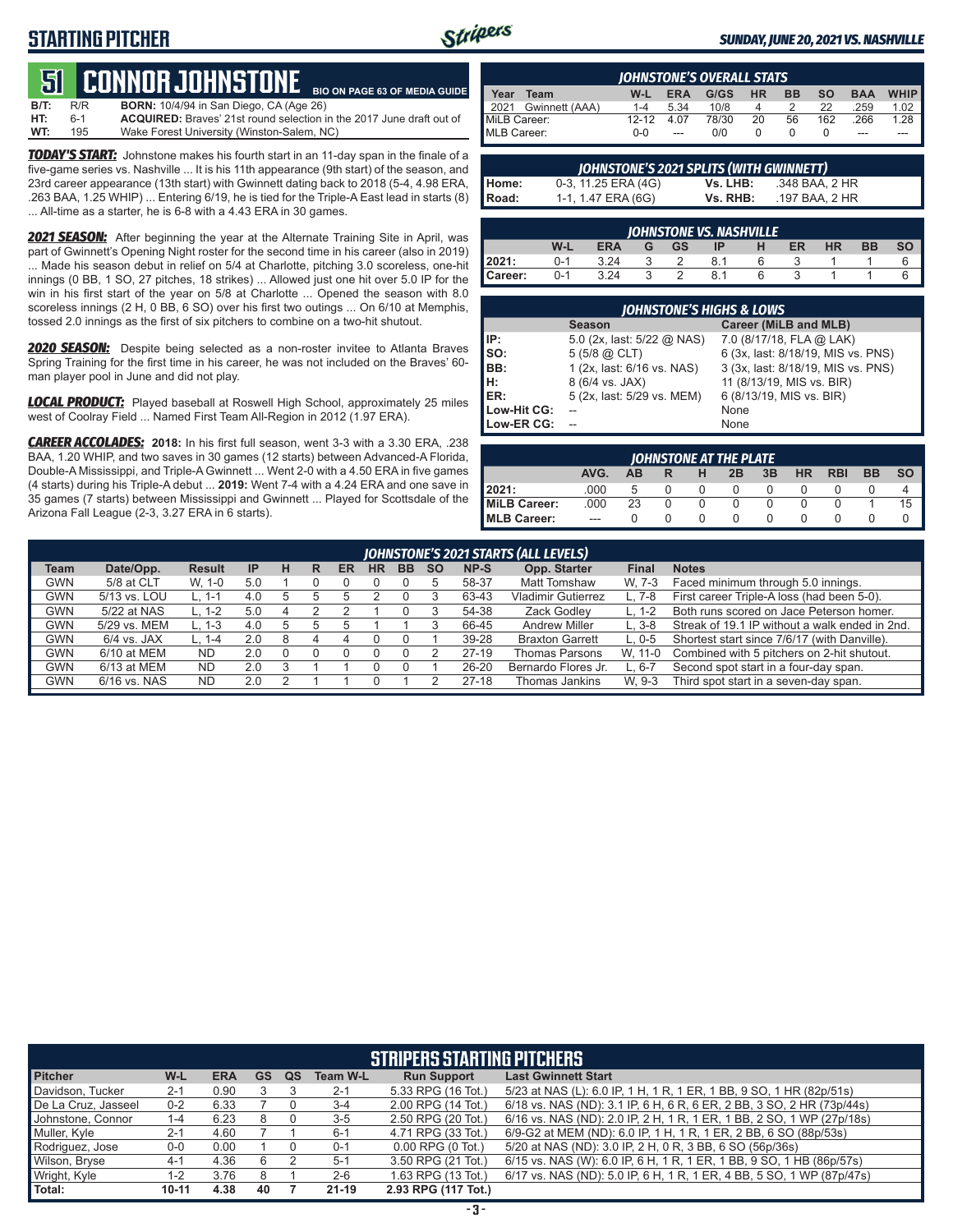

|                     |         |            |    |           |            |               |              | <b>RELIEF SUMMARY (CURRENT STRIPERS ONLY)</b>                   |                         |
|---------------------|---------|------------|----|-----------|------------|---------------|--------------|-----------------------------------------------------------------|-------------------------|
| <b>Pitcher</b>      | W-L     | <b>ERA</b> | G  | <b>GF</b> | <b>HLD</b> | <b>SV/OPP</b> | <b>IR/RS</b> | <b>Last Gwinnett Relief Outing</b>                              | <b>Scoreless Streak</b> |
| Arano, Victor       | $0 - 1$ | 3.60       | 11 | 4         | 2          | 1/3           | 0/0          | 6/17 vs. NAS (H): 1.0 IP, 0 H, 0 R, 0 BB, 3 SO (20p/12s)        | 1G (1.0 IP)             |
| Biddle, Jesse (L)   | $0 - 1$ | 2.45       |    |           |            | 0/1           | 2/0          | 6/17 vs. NAS (L): 1.1 IP, 3 H, 2 R, 1 ER, 1 BB, 2 SO (32p/18s)  | -1G                     |
| Bradford, Chasen    | $2 - 0$ | 2.33       | 12 |           | 2          | 0/1           | 2/2          | 6/16 vs. NAS (W): 2.0 IP, 3 H, 1 R, 1 ER, 0 BB, 3 SO (30p/22s)  | -2G                     |
| Burrows. Thomas (L) | $1 - 0$ | 4.50       | 10 |           | 3          | 0/0           | 4/0          | 6/16 vs. NAS (H): 1.0 IP, 2 H, 1 R, 1 ER, 0 BB, 2 SO (22p/15s)  | -2G                     |
| Chavez, Jesse       | $1 - 0$ | 2.25       | 13 | 8         |            | 2/3           | 0/0          | 6/18 vs. NAS: 2.0 IP, 1 H, 0 R, 0 BB, 5 SO (23p/20s)            | 4G (6.0 IP)             |
| De La Cruz, Jasseel | $0 - 0$ | 5.40       | 2  |           |            | 0/0           | 0/0          | 5/11 vs. LOU: 1.0 IP, 0 H, 0 R, 0 BB, 1 SO (9p/7s)              | 1G (1.0 IP)             |
| Flaa, Jay           | $0 - 1$ | 0.00       | 8  |           |            | 0/0           | 2/0          | 6/17 vs. NAS: 1.2 IP, 1 H, 0 R, 0 BB, 3 SO (31p/20s)            | 1G (1.0 IP)             |
| Horacek, Mitch (L)  | $1 - 1$ | 5.68       | 6  |           |            | 0/0           | 0/0          | 6/18 vs. NAS: 1.0 IP, 0 H, 0 R, 0 BB, 1 SO (14p/9s)             | 1G (1.0 IP)             |
| Johnstone, Connor   | $0 - 0$ | 0.00       | 2  |           |            | 0/0           | 5/3          | 5/18 at NAS: 1.1 IP, 0 H, 0 R, 0 BB, 1 SO (14p/11s)             | 2G (4.1 IP)             |
| Kelley, Trevor      | $0 - 1$ | 2.53       | 10 | 6         |            | 0/1           | 4/1          | 6/16 vs. NAS: 1.0 IP, 3 H, 0 R, 0 BB, 1 SO (23p/17s)            | 3G (3.0 IP)             |
| Lee, Dylan (L)      | $1 - 0$ | 1.62       | 11 |           | 2          | 0/0           | 3/0          | 6/18 vs. NAS: 1.2 IP, 1 H, 0 R, 0 BB, 0 SO (18p/12s)            | 3G (4.0 IP)             |
| Lopez, Yoan         | $2 - 1$ | 2.45       |    | 2         |            | 0/1           | 2/2          | 6/18 vs. NAS (W): 1.0 IP, 2 H, 1 R, 0 ER, 0 BB, 1 SO (14p/10s)  | $-1G$                   |
| Roark, Tanner       | $1 - 1$ | 3.45       |    |           |            | 0/1           | 0/0          | 6/16 vs. NAS: 2.0 IP, 3 H, 0 R, 1 BB, 1 SO (41p/24s)            | 4G (9.0 IP)             |
| Tice, Ty            | $0 - 0$ | 2.08       |    |           |            | 0/0           | 2/0          | 6/18 vs. NAS: 1.0 IP, 0 H, 0 R, 0 BB, 3 SO (12p/12s)            | 2G (2.0 IP)             |
| Webb, Jacob         | $0 - 0$ | 3.18       | 6  | 5         |            | 1/1           | 0/0          | 6/13 at MEM: 0.2 IP, 0 H, 2 R, 2 ER, 3 BB, 0 SO, 2 WP (29p/15s) | $-1G$                   |

| <b>STRIPERS PITCHING BREAKDOWN</b>                                     |           |            |       |     |     |           |           |           |            |
|------------------------------------------------------------------------|-----------|------------|-------|-----|-----|-----------|-----------|-----------|------------|
|                                                                        | W-L       | <b>ERA</b> | IP    | R   | ER  | <b>HR</b> | <b>BB</b> | <b>SO</b> | <b>BAA</b> |
| Starters:                                                              | $10 - 11$ | 4.38       | 178.2 | 92  | 87  | 22        | 66        | 188       | .256 II    |
| Relievers:                                                             | 11-8      | 3.03       | 175.0 | 68  | 59  | 17        | 59        | 197       | .222 I     |
| Total:                                                                 | $21 - 19$ | 3.72       | 353.2 | 160 | 146 | 39        | 125       | 385       | .239 I     |
| IR/Scored: 29/8 (27.6%)<br><b>Saves/Opp:</b> 4/14 (28.6%)<br>Holds: 16 |           |            |       |     |     |           |           |           |            |

| <b>PITCHING BY MONTH</b>                |           |            |       |    |    |           |    |           |            |  |
|-----------------------------------------|-----------|------------|-------|----|----|-----------|----|-----------|------------|--|
|                                         | W-L       | <b>ERA</b> | ΙP    | R  | ER | <b>HR</b> | ВB | <b>SO</b> | <b>BAA</b> |  |
| $\blacksquare$ May:                     | $14 - 10$ | 3.50       | 211.0 | 90 | 82 | 28        | 65 | 240       | .222       |  |
| June:<br>July:<br>August:<br>September: | 7-9       | 4.04       | 142.2 | 70 | 64 | 11        | 60 | 145       | .265       |  |

| <b>SCORELESS INNINGS STREAKS (10-PLUS INNINGS)</b> |         |                    |                       |  |  |  |  |  |  |  |
|----------------------------------------------------|---------|--------------------|-----------------------|--|--|--|--|--|--|--|
| <b>Pitcher</b>                                     | Length  | <b>Dates</b>       | <b>Stats</b>          |  |  |  |  |  |  |  |
| l Bradford                                         | 16 0 IP | 5/7-6/13 (10G)     | 1-0, 6 H, 3 BB, 12 SO |  |  |  |  |  |  |  |
| ∣ Wright                                           | 12.0 IP | $5/25 - 6/5$ (3GS) | 1-0, 11 H, 3 BB, 8 SO |  |  |  |  |  |  |  |

# **VICTOR ARANO - RHP - #54**

- **• 2021 with GWN: 5/14 vs. LOU:** Locked down GWN's first save of 2021 (1.0 IP, 1 H). **• 2021 with ATL:** Recalled on 5/8, but did not pitch ... Optioned on 5/10 ... DFA'd and outrighted to Gwinnett on 6/6.
- **• Spring Training:** 0-1, 34.71 ERA, .538 BAA, 1 SV in 3G with Atlanta.
- **• 2020:** Was a member of Philadelphia's 60-man player pool, but spent the entire year at the Alternate Site in Lehigh Valley ... DFA'd by the Phillies on 1/18.
- **• 2019:** Limited to just 6G with Triple-A Lehigh Valley (2-0, 0.00 ERA in 3G) and Philadelphia (1-0, 3.86 ERA in 3G) ... Was on injured list from 4/20-end of season (right elbow inflammation).
- **• Acquired:** Claimed off waivers from Philadelphia (1/22/21) ... Originally signed by the Los Angeles Dodgers as a non-drafted free agent (4/4/13).
- **• MLB Career:** 3-2, 2.65 ERA, .224 BAA, 3 SV in 73G with Philadelphia (2017-19).

# **JESSE BIDDLE - LHP - #48**

- **• 2021 with GWN: Has not allowed a run in 5 of 7G (2 ER in 7.1 IP)**.
- **• 2021 with ATL:** Had his contract selected on 4/17, pitched in 8G with the Braves
- (0-0, 8.44 ERA, 10 ER in 10.2 IP) ... DFA'd on 5/17, outrighted to Gwinnett on 5/19. **• Spring Training:** 0-0, 3.00 ERA, .257 BAA, 2 SV in 9G with Cincinnati ... Released on 3/26 after re-signing as MiLB FA on 12/11/20.
- **• 2020:** Opened the year at Cincinnati's Alternate Training Site ... Contract selected on 8/25 (0-0, 0.00 ERA, 0 ER in 0.2 IP in 1G) ... Placed on 10-day injured list on 8/29 (left shoulder impingement) and missed the remainder of the year.
- **• Acquired:** MiLB FA (4/2/21) ... Originally Philadelphia's 1st-round pick (27th overall) in 2010 out of Germantown Friends High School (Philadelphia, PA).
- **• MLB Career:** 6-2, 5.07 ERA, .261 BAA, 1 SV in 99G with ATL (2018-19, 2021), SEA (2019), TEX (2019), CIN (2020).

# **CHASEN BRADFORD - RHP - #28**

- **• 2021 with GWN: 5/7-6/13:** Posted a team-best 16.0-inning scoreless streak over 10G (6 H, 3 BB, 12 SO) ... **5/15 vs. LOU:** Earned first win (2.0 IP, 1 H, 0 R, 2 SO). **• Spring Training:** Did not pitch in Atlanta's MLB camp.
- **• 2020:** Re-signed by Seattle to an MiLB deal on 1/15, but was not included on the Mariners' 60-man player pool ... Did not play.
- **• 2019:** Split time between Seattle (0-0, 4.86 ERA, 1 SV in 12G) and Triple-A Tacoma (0-0, 6.75 ERA, 1 SV in 5G).
- **• Acquired:** MiLB FA (3/15/21) ... Originally the New York Mets' 35th round pick in 2011 out of the University of Central Florida.
- **• MLB Career:** 7-0, 3.89 ERA, .253 BAA, 1 SV in 86G with NYM, SEA (2017-19).

# **THOMAS BURROWS - LHP - #49**

- **• 2021 with GWN: 5/26 vs. MEM:** Earned his first win (1.0 IP, 0 H, 0 R, 2 SO).
- **• MLB.com Prospect Rankings:** #21 (Braves Top 30).
- **• Spring Training:** 0-1, 6.75 ERA, .222 BAA, 0 SV in 4G with Atlanta.
- **• 2020:** Was an NRI to Spring Training, but not included on 60-man player pool. **• 2019:** Went 2-4 with a 4.42 ERA, .221 BAA, and 7 saves (7-for-9) in 43G between Double-A Mississippi and Gwinnett ... Stranded 16 of 17 inherited runners with the Stripers (94.1%) ... Won Atlanta's Bill Lucas Award for community service.
- **• Acquired:** Via trade with Seattle (1/11/17) ... Originally the Mariners' 4th-round pick in 2016 out of the University of Alabama.

# **JESSE CHAVEZ - RHP - #40**

- **• 2021 with GWN:** I**n last 4G since 6/9, has 2 SV (2-for-2) and a 0.00 ERA (6.0 IP, 3 H, 2 BB, 11 SO)** ... **5/25 vs. MEM:** Earned first win despite a blown save (2.0 IP, 2 H, 1 ER, 1 BB, 4 SO in 2-1 walk-off win).
- **• Spring Training:** 0-0, 14.54 ERA, .429 BAA, 0 SV in 5G with the Los Angeles Angels ... Released on 3/25.
- **• 2020:** Logged 18G with Texas, going 0-0 with a 6.88 ERA and .303 BAA.
- **• 2019:** In 48G (9 starts) with Texas, went 3-5 with a 4.85 ERA, .267 BAA, and 1 save. **• Acquired:** MiLB FA (4/17/21) ... Originally Texas's 42nd round pick in 2002 out of
- Riverside Community College (Riverside, CA).
- **• MLB Career:** 41-58, 4.52 ERA, .266 BAA, 8 SV in 481G with PIT, ATL, KC, TOR, OAK, LAD, LAA, TEX, CHC (2008-20) ... Made his lone MLB Postseason appearance with the Cubs in 2018 NL Wild Card Game (1.0 IP, 1 H, 0 R, 0 SO).

# **JAY FLAA - RHP - #45**

- **• 2021 with GWN: Has not allowed an ER over 8G (1 R in 8.0 IP, 6 H, 5 BB, 14 SO)**.
- **• 2021 with ATL:** From 5/23-5/30, went 0-0 with a 27.00 ERA (4 ER in 1.1 IP) in 1G.
- **• 2021 with BAL:** Contract selected by Baltimore on 4/26 and made his MLB debut on 4/27 vs. the NY Yankees (1.1 IP, 2 BB, 1 SO, struck out Aaron Judge) ... Optioned on 4/28, appeared in 1G with Triple-A Norfolk (0-0, 16.20) ... DFA'd on 5/8.
- **• Spring Training:** 0-0, 3.38 ERA, .200 BAA, 0 SV in 3G with Baltimore.
- **• 2020:** Was not on Baltimore's 60-man player pool, did not play.
- **• 2019:** Went 2-5 with a 4.69 ERA, .256 BAA, and 5 SV in 40G (3 starts) between Double-A Bowie and Norfolk (2-3, 5.24 ERA, 4 SV in 29G during Triple-A debut).
- **• Acquired:** Claimed off waivers from Baltimore (5/11/21) ... Originally the Orioles' 6th-round pick in 2015 out of North Dakota State University (Fargo, ND).
- **• MLB Career:** 0-0, 13.50 ERA, .300 BAA in 2G with Baltimore, Atlanta (2021).

# **MITCH HORACEK - LHP - #59**

- **• 2020 with GWN: 5/14 vs. LOU:** Earned his first win as a Striper (1.0 IP, 1 H, 0 R) ... Was on the Development List from 5/25-5/30 and 6/2-6/15.
- **• Spring Training:** Did not pitch in Atlanta's MLB camp.
- **• 2020:** Signed with Minnesota, but was not on the Twins' 60-man player pool.
- **• 2019:** Pitched for both Double-A Hartford (4-0, 2.48 ERA in 34G) and Triple-A Albuquerque (1-1, 18.75 ERA in 12G) in the Colorado Rockies organization.
- **• Acquired:** MiLB FA (3/25/21) ... Originally Baltimore's 9th-round pick in 2013 out of Dartmouth College (Hanover, NH).

# **TREVOR KELLEY - RHP - #43**

- **• 2021 with GWN: 5/12-5/23:** Did not allow a run over 3.2 IP in his first 4G.
- **• Spring Training:** Did not pitch in Chicago Cubs' MLB camp ... Released on 4/23. **• 2020:** Pitched in 4G with Philadelphia, going 0-0 with a 10.80 ERA ... Outrighted on 8/14 and spent the rest of the season at the Phillies Alternate Site.
- **• 2019:** In 52G with Triple-A Pawtucket, went 5-5 with a 1.79 ERA, .216 BAA, and 12 SV ... Was an International League Midseason and Postseason All-Star and a *Baseball America* Triple-A All-Star ... Led IL in appearances and was T-1st in saves ... Made MLB debut on 7/2 at Toronto and logged 10G with Boston (0-3, 8.64 ERA).
- **• Acquired:** MiLB FA (4/28/21) ... Originally Boston's 36th-round pick in 2015 out of the University of North Carolina at Chapel Hill.
- **• MLB Career:** 0-3, 9.26 ERA, .347 BAA, 0 SV in 14G with BOS (2019), PHI (2020).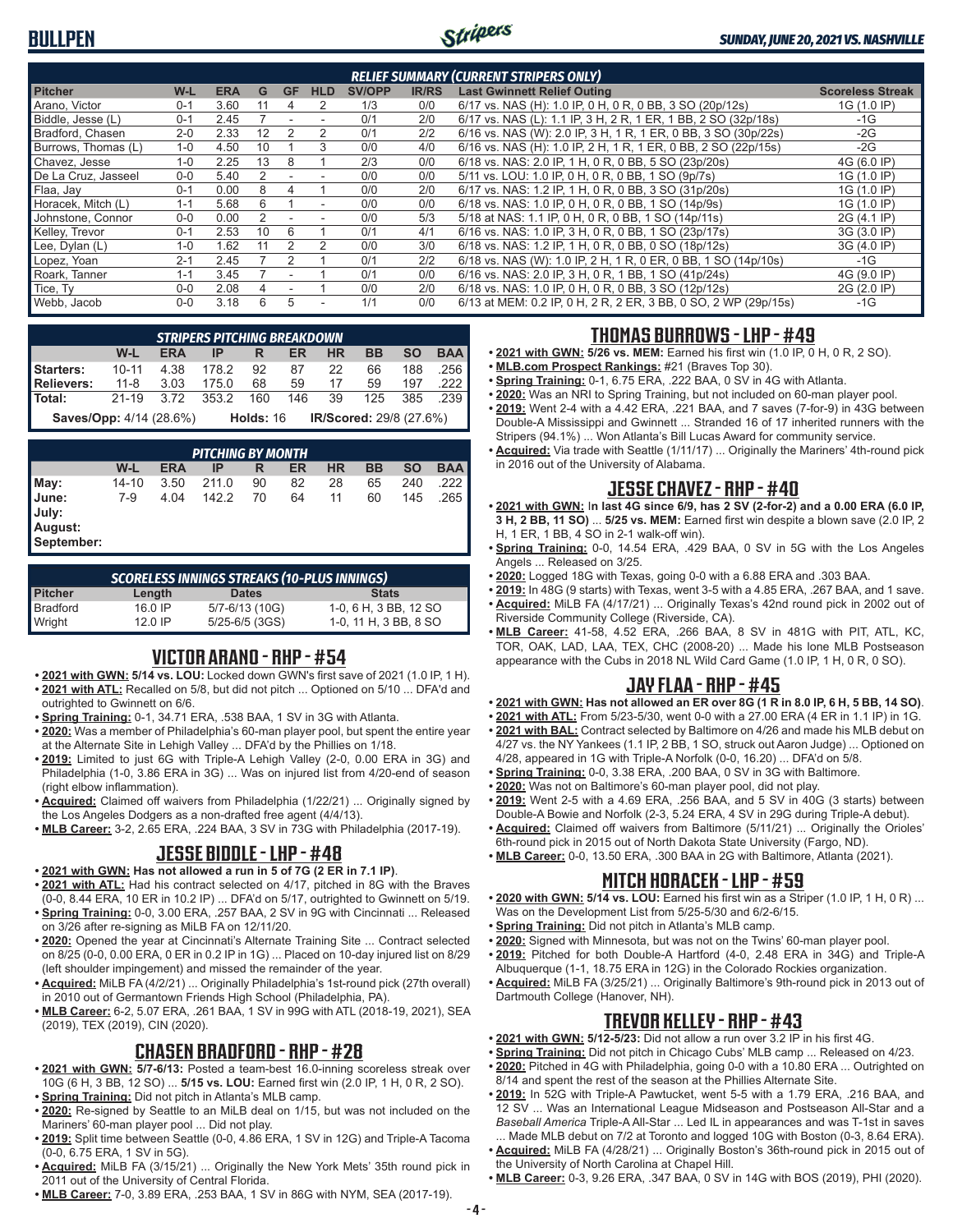# **BULLPEN**

#### **DYLAN LEE - LHP - #58**

- **• 2021 with GWN: Has a 1.00 ERA (1 ER in 9.0 IP) and .188 BAA over his last 7G since 5/26** ... **5/4 at CLT:** Earned the win in his Stripers' debut (2.0 IP, 1 H, 1 R, 0 ER, 0 BB, 3 SO in 10-9 win in 12 innings) ... **6/11 at MEM:** Recorded his first pro hit, a double (1-for-2, R).
- **• Spring Training:** 0-0, 0.00 ERA, 0 SV in 2G with Miami ... Released on 3/29.
- **• 2020:** Was a non-roster invite to Marlins Spring Training, but was not on Miami's 60-man player pool ... Did not play.
- **• 2019:** Logged 45G between Double-A Jacksonville (0-3, 1.91 ERA, .176 BAA, 13 SV in 32G) and Triple-A New Orleans (1-3, 4.71 ERA, .329 BAA, 0 SV in 13G).
- **• Acquired:** MiLB FA (4/15/21) ... Originally Miami's 10th-round pick in 2016 out of Cal State Fresno (Fresno, CA).

## **YOAN LOPEZ - RHP - #55**

- **• 2021 with GWN:** Has earned both of his wins with the Stripers in extra innings, 6/9- G2 at MEM (1.0 IP, 1 H, 0 R in 3-1 win in 8 innings) and 6/18 vs. NAS (1.0 IP, 2 H, 1 R, 0 ER, 1 SO in 8-7 win in 10 innings).
- **• 2021 with ARI:** Began the season on Arizona's Opening Day roster ... In 2 stints, went 0-0 with a 6.57 ERA (9 ER in 12.1 IP) and 0 SV (0-for-3) in 13G ... DFA'd on 5/20, traded to Atlanta on 5/22 and optioned to Gwinnett.
- **• Spring Training:** 1-0, 4.91 ERA, .214 BAA, 0 SV in 8G with Arizona.
- **• 2020:** In 20G with Arizona, went 0-1 with a 5.95 ERA, .269 BAA, and 2 holds.
- **• 2019:** Set MLB career highs in G (70) and holds (21), going 2-7 with a 3.41 ERA, .232 BAA, and 1 SV (1-for-4) with the D-backs.
- **• Acquired:** Via trade with Arizona in exchange for CF Deivi Estrada (5/22/21) ... Originally signed by the D-backs as a NDFA out of Cuba (1/16/15).
- **• MLB Career:** 2-8, 4.25 ERA, .252 BAA, 1 SV in 113G with Arizona (2018-21)

#### **TANNER ROARK - RHP - #57**

- **• 2021 with GWN: Has 9.0 scoreless IP over his last 4G since 6/4 (7 H, 3 BB, 6 SO, .219 BAA)** ... **5/23 at NAS:** Struck out 3 over 1.0 IP in his Stripers debut ... **6/10 at MEM:** Tossed 2.0 innings in relief (1 H, 0 R, 1 BB, 1 SO) for first Gwinnett win.
- **• 2021 with TOR:** Was on Toronto's Opening Day roster, went 0-1 with a 6.43 ERA in 3G (1 start) ... Released by the Blue Jays on 5/3.
- **• Spring Training:** 2-1, 8.44 ERA, .295 BAA in 4 starts with Toronto.
- **• 2020:** Made 11 starts with the Blue Jays, going 2-3 with a 6.80 ERA and .309 BAA.
- **• 2019:** Went 10-10 with a 4.35 ERA and .275 BAA in 31 starts with CIN and OAK.
- **• Acquired:** MiLB FA (5/10/21) ... Originally Texas's 25th-round pick in 2008 out of the University of Illinois at Urbana-Champaign.
- **• MLB Career:** 76-68, 3.85 ERA, .254 BAA, 1 SV in 227G (184 starts) with WSH, CIN, OAK, TOR (2013-21) ... Pitched in 2014 and 2016 Postseasons with Nationals (0-1, 3.86 ERA in 3G, 1 start).

## **TY TICE - RHP - #53**

- **• 2021 with GWN: 6/10 at MEM:** Threw 1.0 scoreless IP (0 H, 0 BB, 1 SO) in his Stripers debut, combining with 5 pitchers on a 2-hit shutout.
- **• 2021 with TOR:** Recalled from the Alternate Training Site 3 times (4/9, 4/24, 5/22), went 0-0 with a 5.14 ERA (4 ER in 7.0 IP) in 4G during his MLB debut ... Also pitched once for Triple-A Buffalo (0 ER in 1.0 IP) ... DFA'd on 5/30.
- **• Spring Training:** 1-0, 9.00 ERA, .273 BAA, 0 SV in 6G with Toronto.
- **• 2020:** Spent the entire year at the Blue Jays' Alternate Training Site ... Did not reach the Majors ... Had his contract selected by Toronto on 11/20.
- **• 2019:** Between Double-A New Hampshire and Triple-A Buffalo, went 3-4 with a 2.34 ERA, .196 BAA, and 8 saves (8-for-12) in 46 relief appearances.
- **• Acquired:** Via trade from Toronto in exchange for cash (6/4/21) ... Originally the Blue Jays' 16th-round pick in 2017 out of Central Arkansas.
- **• MLB Career:** 0-0, 5.14 ERA, .310 BAA in 4G with Toronto (2021).

## **JACOB WEBB - RHP - #71**

- **• 2021 with GWN: 6/9-G1 at MEM:** Tallied first save of the year (1.0 IP, 0 H, 0 R, 1 SO in 5-4 win) ... **5/26-6/9:** Struck out 5 over 5.0 scoreless innings (2 H, 0 BB) in 5G.
- **• 2021 with ATL:** Recalled 4 times (4/7, 4/10, 6/5, 6/17) ... In 17G with the Braves, is 1-2 with a 5.29 ERA (10 ER in 17.0 IP) and a .324 BAA.
- **• Spring Training:** 1-0, 2.57 ERA, .222 BAA, 2 HLD in 7G with Atlanta ... Optioned to the Alternate Training Site in Gwinnett on 3/25.
- **• 2020:** Assigned to the Alternate Training Site on 7/19, but missed over a month with a right shoulder strain (placed on 60-day injured list on 7/20) ... Activated on 9/8 and went 0-0 with a 0.00 ERA (0 ER in 10.0 IP) and .200 BAA in 8G ... Made his MLB Postseason debut, going 0-0 with a 9.00 ERA (3 ER in 3.0 IP) in 3G.
- **• 2019:** Made his MLB debut with Atlanta, going 4-0 with a 1.39 ERA (5 ER in 32.1 IP), .205 BAA, 9 holds, and 2 saves (2-for-4) in 36G ... Also logged 10G with Gwinnett (0-1, 6.97 ERA, .225 BAA, 1 SV).
- **• Acquired:** Braves' 18th-round pick in 2014 out of Tabor College (Hillsboro, KS).
- **• MLB Career:** 5-2, 2.31 ERA, .247 BAA, 2 SV in 60G with Atlanta (2019-21).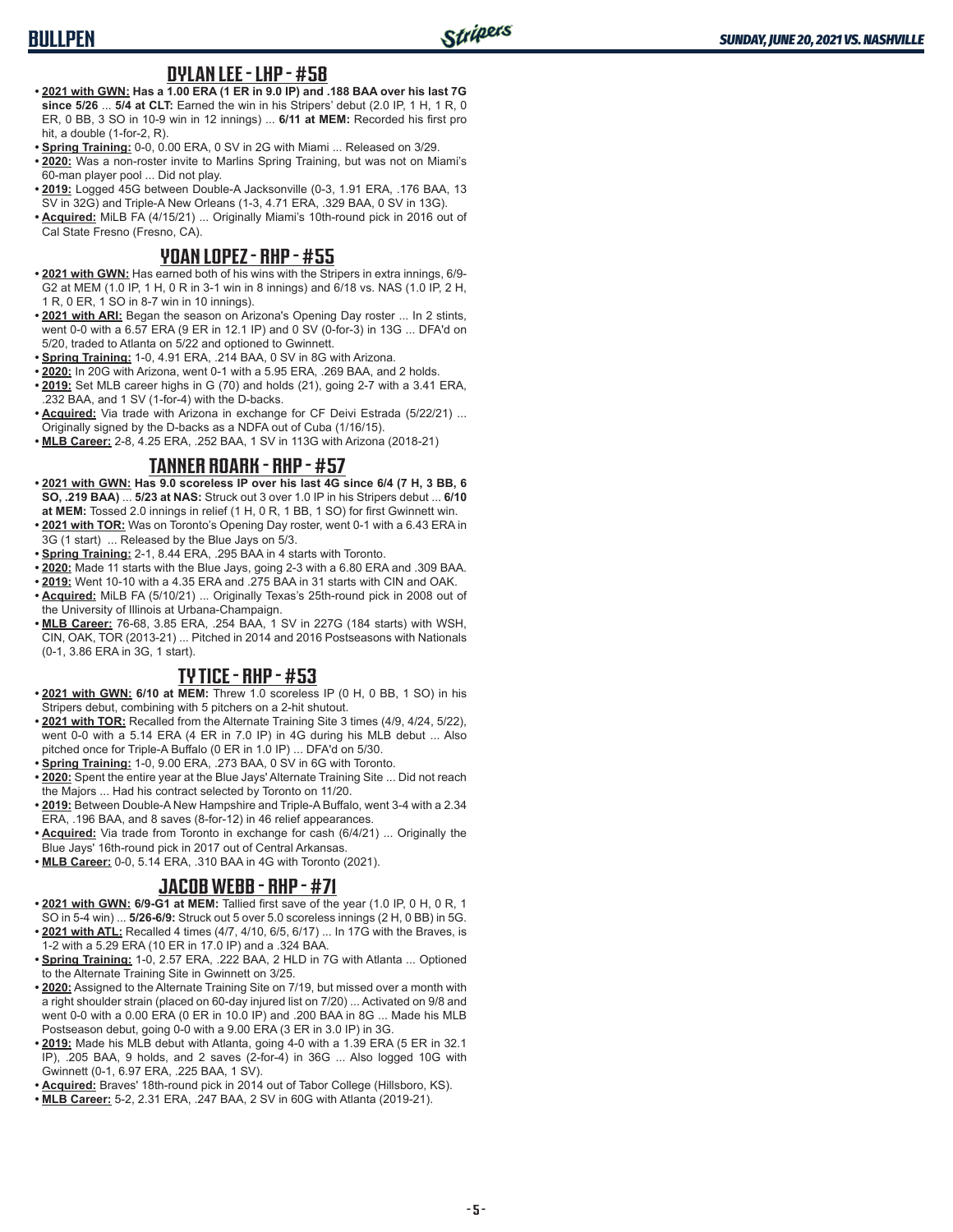#### Stripers **OFFENSE** *SUNDAY, JUNE 20, 2021 VS. NASHVILLE TOTAL:* .250, 52 HR, .775 OPS *RISP:* .259, 13 HR, .786 OPS *RUNS/INNING: 1 2 3 4 5 6 7 8 9 X TOT Vs. LHP:* .257, 25 HR, .806 OPS *RISP/2O:* .212, 5 HR, .677 OPS **Stripers:** 35 25 14 18 23 21 25 31 18 10 220 *Vs. RHP:* .245, 27 HR, .752 OPS *LOADED:* .273, 2 HR, .823 OPS **Opponents:** 18 22 20 23 9 19 17 16 6 10 160

| <b>BATTER'S BOX (CURRENT STRIPERS ONLY)</b> |                                     |                           |                          |                                   |  |  |  |
|---------------------------------------------|-------------------------------------|---------------------------|--------------------------|-----------------------------------|--|--|--|
| <b>Player</b>                               | <b>Season with GWN</b>              | <b>6/18 vs. NAS</b>       | <b>Active Hit Streak</b> | <b>Series vs. NAS</b>             |  |  |  |
| Arcia, Orlando                              | .321, 11 HR, 25 RBI, 4 SB, .974 OPS | 3-5, 2 2B, HR, 3 R, 2 RBI | 2G (Since 6/17)          | .333 (5-15), 2 2B, HR, 3 R, 3 RBI |  |  |  |
| Camargo, Johan                              | .301, 4 HR, 14 RBI, 0 SB, .890 OPS  | 1-4, R, BB                | 1G (Since 6/18)          | .188 (3-16), 2B, 3B, 3R, RBI      |  |  |  |
| Casteel, Ryan                               | .277, 2 HR, 11 RBI, 0 SB, .836 OPS  | PH, 0-1                   | -8G                      | $.000(0-2)$                       |  |  |  |
| Ervin, Phillip                              | .187, 3 HR, 14 RBI, 7 SB, .644 OPS  | $0-4, R$                  | -2G                      | .154 (2-13), HR, 2 R, 2 RBI       |  |  |  |
| Goins, Ryan                                 | .248, 1 HR, 12 RBI, 0 SB, .688 OPS  | $1-2.$ RBI                | 1G (Since 6/18)          | .200 (2-10), R, RBI               |  |  |  |
| Gore, Terrance                              | .308, 0 HR, 0 RBI, 11 SB, .822 OPS  | PR, 0-0, 2 SB             | 1G (Since 6/13)          | $.000(0-0), 3SB$                  |  |  |  |
| Kazmar Jr., Sean                            | .208, 4 HR, 14 RBI, 1 SB, .702 OPS  | PH, 0-1                   | -3G                      | $.000(0-3)$                       |  |  |  |
| Kipnis, Jason                               | .255, 2 HR, 8 RBI, 0 SB, .779 OPS   | 1-3, 3B, RBI, BB          | 1G (Since 6/18)          | .250 (3-12), 3B, HR, 2 R, 3 RBI   |  |  |  |
| Lucroy, Jonathan                            | .224, 2 HR, 15 RBI, 0 SB, .679 OPS  | 1-5, 2B, RBI              | 1G (Since 6/18)          | .182 (2-11), 2B, 2 R, 2 RBI       |  |  |  |
| Morales, Jonathan                           | .093, 1 HR, 6 RBI, 0 SB, .277 OPS   | <b>DNP</b>                | -6G                      | $.000(0-2)$ , RBI                 |  |  |  |
| Pache, Cristian                             | .282, 2 HR, 6 RBI, 1 SB, .872 OPS   | 1-5, 2 R, SB              | 3G (Since 6/16)          | .200 (3-15), 2B, 5 R, SB          |  |  |  |
| Sanchez, Yolmer                             | .181, 1 HR, 10 RBI, 3 SB, .566 OPS  | $1 - 3$                   | 3G (Since 6/16)          | .333 (3-9), HR, R, 3 RBI          |  |  |  |
| Snider, Travis                              | .160, 1 HR, 4 RBI, 0 SB, .678 OPS   | 1-3, HR, SF, R, 2 RBI     | 2G (Since 6/17)          | .222 (2-9), 2B, HR, 2 R, 2 RBI    |  |  |  |
| Waters, Drew                                | .279. 3 HR. 10 RBI. 8 SB. .789 OPS  | <b>DNP</b>                | 4G (Since 6/6)           | ---                               |  |  |  |

|                | <b>HOME RUNS</b><br><b>MULTI-GAMES</b> |                |                          |                |                          |                |                |                        |                                                 |                |                          |           |
|----------------|----------------------------------------|----------------|--------------------------|----------------|--------------------------|----------------|----------------|------------------------|-------------------------------------------------|----------------|--------------------------|-----------|
| Player         | 1R                                     | 2R             | 3R                       | <b>GS</b>      | Tot.                     |                |                | Off LH Off RH Team W-L | Last HR with Gwinnett (Regular Season)          | <b>Hit</b>     | <b>RBI</b>               | <b>HR</b> |
| Almonte        |                                        |                |                          |                | 3                        |                |                | $3-0$                  | 5/30/21 vs. MEM, 1R (RH Connor Jones)           | 8              | 5                        |           |
| Arcia          | 8                                      | 3              | ٠                        | ٠              | 11                       | 6              | 5              | $6 - 3$                | 6/18/21 vs. NAS, 1R (RH Alec Bettinger)         | 15             | 8                        |           |
| Brugman        | ٠                                      |                |                          |                |                          |                |                | $0 - 0$                |                                                 |                |                          |           |
| Camargo        | $\overline{2}$                         |                |                          |                | 4                        |                |                | $2 - 1$                | 6/10/21 at MEM, 2R (RH Thomas Parsons)          | 9              | 3                        |           |
| Casteel        |                                        | $\overline{2}$ |                          |                | $\overline{2}$           |                |                | $1 - 1$                | 6/3/21 vs. JAX, 2R/PH (LH Rob Zastryzny)        |                | 4                        |           |
| Demeritte      | 4                                      | $\overline{2}$ |                          |                | 6                        | 4              | 2              | $5 - 1$                | 5/30/21 vs. MEM, 1R (LH Bernardo Flores Jr.)    | 7              | 4                        |           |
| Ervin          |                                        |                | 4                        |                | 3                        | 2              |                | $2 - 1$                | 6/16/21 vs. NAS, 1R (RH Thomas Jankins)         |                | 3                        |           |
| Goins          |                                        |                |                          |                |                          |                |                | $1 - 0$                | 5/4/21 at CLT, 1R (LH Kyle Kubat)               | $\overline{7}$ | 3                        |           |
| Gore           | ÷                                      | ۰              | $\sim$                   |                | ٠                        |                |                | $0 - 0$                |                                                 | $\overline{2}$ | $\overline{\phantom{a}}$ |           |
| Heredia        | $\overline{\phantom{0}}$               |                | ٠                        | ۰              | ٠                        |                |                | $0 - 0$                |                                                 |                | ۰                        |           |
| Inciarte       |                                        |                |                          |                |                          |                |                | $0 - 0$                |                                                 |                |                          |           |
| Jackson        | $\overline{2}$                         |                |                          |                | 5                        | 4              |                | $3-0$                  | 6/9/21-G1 at MEM, 3R (LH Zack Thompson)         | $\overline{2}$ | 4                        |           |
| Kazmar Jr.     | $\overline{2}$                         |                |                          |                | 4                        |                | 3              | $1 - 3$                | 6/6/21 vs. JAX, 1R (RH Parker Bugg)             | $\overline{2}$ | 3                        |           |
| Kipnis         | $\overline{\phantom{0}}$               |                |                          |                | $\overline{2}$           |                | $\overline{2}$ | $2 - 0$                | 6/16/21 vs. NAS, 2R (RH Thomas Jankins)         | 4              | 3                        | ۰         |
| Lucrov         |                                        | ۰              |                          |                | $\overline{2}$           |                | $\overline{2}$ | $1 - 1$                | 6/10/21 at MEM, 3R (RH Grant Black)             | 3              | 3                        |           |
| Martinez       |                                        |                |                          |                |                          |                |                | $0 - 0$                |                                                 | $\overline{2}$ |                          |           |
| <b>Morales</b> |                                        |                |                          |                |                          |                |                | $1 - 0$                | 5/7/21 at CLT, 3R (RH Joe De Carlo)             |                |                          |           |
| Pache          |                                        |                |                          |                | $\overline{2}$           |                |                | $1 - 0$                | 6/10/21 at MEM, 2R (LH Tyler Webb), 2nd of Game | $\overline{2}$ | $\overline{2}$           |           |
| Sanchez        |                                        |                |                          |                |                          |                |                | $1 - 0$                | 6/16/21 vs. NAS, 3R (RH Miguel Sanchez)         | $\overline{2}$ | $\overline{2}$           |           |
| Snider         | $\mathcal{P}$                          |                |                          |                | $\overline{2}$           |                | 2              | $2 - 0$                | 6/18/21 vs. NAS, 1R (RH Patrick Weigel)         |                |                          |           |
| Unroe          |                                        |                | $\overline{\phantom{a}}$ | ۰              | $\overline{\phantom{a}}$ |                |                | $0 - 0$                | 7/19/19 vs. ROC, 1R (RH Drew Hutchison)         |                | ۰                        |           |
| Waters         | 2                                      |                |                          |                | 3                        | $\overline{2}$ |                | $0 - 2$                | 5/19/21 at NAS, 1R/Leadoff (LH Wade LeBlanc)    | 9              | $\overline{2}$           |           |
| Total:         | 28                                     | 14             | 8                        | $\overline{2}$ | 52                       |                |                |                        |                                                 |                |                          |           |

|                                                                           |            |    |                                  |    | <b>HOME RUN VARIANTS</b> |            |           |            |            |            |                |       |                     | <b>PINCH HITTERS</b> |                                        |              |                                        |             |
|---------------------------------------------------------------------------|------------|----|----------------------------------|----|--------------------------|------------|-----------|------------|------------|------------|----------------|-------|---------------------|----------------------|----------------------------------------|--------------|----------------------------------------|-------------|
| Back-to-Back Homers (1x):                                                 |            |    |                                  |    |                          |            |           |            |            |            | Player         | AVG.  | <b>AB</b>           | н                    | 2B                                     | 3B           | <b>HR</b>                              | <b>RBI</b>  |
| Almonte (GS) / Snider, 5/7 at CLT (1st Inning)                            |            |    |                                  |    |                          |            |           |            |            |            | Almonte        | 1.000 |                     |                      | $\Omega$                               | 0            | $\Omega$                               | 2           |
|                                                                           |            |    |                                  |    |                          |            |           |            |            |            | Arcia          | ---   | $\Omega$            | $\Omega$             | $\Omega$                               | $\Omega$     | 0                                      | $\mathbf 0$ |
| Back-to-Back-to-Back Homers (1x):                                         |            |    |                                  |    |                          |            |           |            |            |            | Casteel        | .167  | 18                  | 3                    |                                        | $\mathbf 0$  |                                        | 4           |
| Arcia (2R) / Camargo / Demeritte, 5/8 at CLT (6th Inning)                 |            |    |                                  |    |                          |            |           |            |            |            | Demeritte      | .400  | 5                   | $\overline{2}$       |                                        | $\mathbf 0$  |                                        |             |
|                                                                           |            |    |                                  |    |                          |            |           |            |            |            | Ervin          | .500  | 3                   |                      | $\Omega$                               | $\mathbf 0$  | 0                                      |             |
| Pinch Hit Homers (2x):                                                    |            |    |                                  |    |                          |            |           |            |            |            | Goins          | .000  | $\overline{2}$      | $\Omega$             | $\Omega$                               | $\mathbf 0$  | $\Omega$                               | $\mathbf 0$ |
| Demeritte, 5/12 vs. LOU (7th Inning)<br>Casteel, 6/3 vs. JAX (7th Inning) |            |    |                                  |    |                          |            |           |            |            |            | Gore           | .333  | 3                   |                      | $\mathbf{0}$                           | $\mathbf 0$  | 0                                      | $\mathbf 0$ |
|                                                                           |            |    |                                  |    |                          |            |           |            |            |            | Kazmar Jr.     | .000  | 6                   | $\Omega$             | $\mathbf{0}$                           | $\mathbf 0$  | 0                                      | $\mathbf 0$ |
| Leadoff (Game) Homers (1x):                                               |            |    |                                  |    |                          |            |           |            |            |            | Lucrov         | .000  | 3                   | $\Omega$             | 0                                      | $\Omega$     | $\Omega$                               | $\mathbf 0$ |
| Waters, 5/19 at NAS                                                       |            |    |                                  |    |                          |            |           |            |            |            | <b>Morales</b> | .000  |                     | $\Omega$             | $\Omega$                               | $\mathbf 0$  | 0                                      | $\mathbf 0$ |
|                                                                           |            |    |                                  |    |                          |            |           |            |            |            | Pache          | ---   | $\Omega$            | $\Omega$             | $\Omega$                               | $\Omega$     | 0                                      | $\mathbf 0$ |
| Walk-Off Homers (1x):                                                     |            |    |                                  |    |                          |            |           |            |            |            | Sanchez        | .000  | 6                   | $\Omega$             | $\mathbf 0$                            | $\mathbf 0$  | 0                                      | $\mathbf 0$ |
| Arcia (Solo), 5/16 vs. LOU (9th Inning)                                   |            |    |                                  |    |                          |            |           |            |            |            | Snider         | .000  | 10                  | $\Omega$             | $\Omega$                               | $\Omega$     | $\Omega$                               | $\mathbf 0$ |
|                                                                           |            |    |                                  |    |                          |            |           |            |            |            | Unroe          | .000  | $\overline{4}$      | $\Omega$             | $\Omega$                               | $\mathbf 0$  | $\Omega$                               | $\mathbf 0$ |
|                                                                           |            |    |                                  |    |                          |            |           |            |            |            | <b>Totals:</b> | .129  | 62                  | 8                    | $\overline{2}$                         | $\mathbf{0}$ | $\overline{2}$                         | 8           |
|                                                                           |            |    |                                  |    |                          |            |           |            |            |            |                |       |                     |                      | <b>HITTING STREAKS (10-PLUS GAMES)</b> |              |                                        |             |
|                                                                           |            |    |                                  |    |                          |            |           |            |            |            | Player         |       | <b>Length/Dates</b> |                      |                                        | <b>Stats</b> |                                        |             |
|                                                                           |            |    | <b>STRIPERS BATTING BY MONTH</b> |    |                          |            |           |            |            |            | Arcia          |       | 13G (5/4-5/18)      |                      |                                        |              | .393 (22-56), 4 2B, 7 HR, 17 R, 12 RBI |             |
|                                                                           | <b>AVG</b> | G  | 2B                               | 3B | <b>HR</b>                | <b>RBI</b> | <b>SB</b> | <b>OBP</b> | <b>SLG</b> | <b>OPS</b> |                |       |                     |                      |                                        |              |                                        |             |
| May:                                                                      | .254       | 24 | 43                               | 2  | 36                       | 138        | 24        | .366       | .445       | .811       |                |       |                     |                      | <b>ON-BASE STREAKS (10-PLUS GAMES)</b> |              |                                        |             |
| June:                                                                     | .243       | 16 | 27                               | 3  | 16                       | 66         | 17        | .319       | .397       | .717       | Player         |       | Length/Dates        |                      |                                        | <b>Stats</b> |                                        |             |
| July:                                                                     |            |    |                                  |    |                          |            |           |            |            |            | Arcia          |       | 13G (5/4-5/18)      |                      |                                        |              | .393 (22-56), 8 BB, .462 OBP           |             |
| August:                                                                   |            |    |                                  |    |                          |            |           |            |            |            | Arcia          |       | 12G (6/5-Current)   |                      |                                        |              | .348 (16-46), 4 BB, .392 OBP           |             |
| September:                                                                |            |    |                                  |    |                          |            |           |            |            |            | Camargo        |       | 10G (5/4-5/23)      |                      |                                        |              | .333 (12-36), 12 BB, .500 OBP          |             |

|--|--|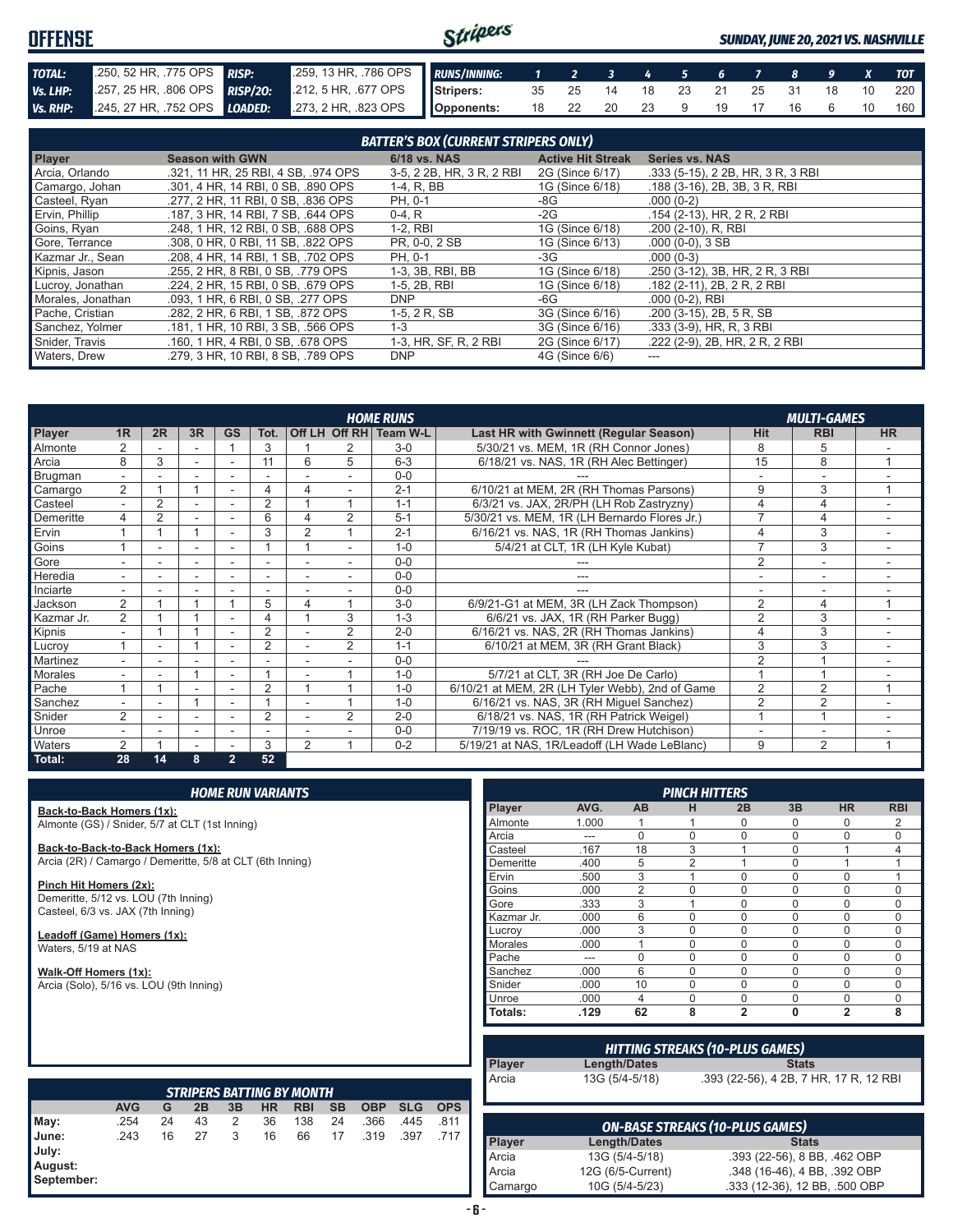## **ORLANDO ARCIA - SS - #13**

- **• Leaderboard:** Entering 6/20, leads Triple-A Baseball in R (37) and H (52) ... Also ranks among Triple-A East top 10 in TB (1st, 96), XBH (T-2nd, 22), HR (T-4th, 11), AVG (5th, .321), 2B (T-7th, 11), SLG (8th, .593), and OPS (8th, .974).
- **• 2021 with GWN: Riding a 12G on-base streak since 6/5, batting .348 (16-for-46, 4 2B, 3 HR, 10 R, 7 RBI, 4 BB, 1 SB, 1.023 OPS)** ... **5/4-5/18:** Hit safely in each of his first 13G (.393, 7 HR, 17 R, 12 RBI, 2 SB, 1.301 OPS) ... **5/9 at CLT:** Tied GWN's single-game homer record with 3 solo blasts (3-for-4, 4 R, 4 RBI) ... **5/15 vs. LOU:** Launched game-winning solo HR (#6) in 8th ... **5/16 vs. LOU:** Blasted walk-off solo HR (#7) in 9th ... **6/10 at MEM:** Set season high with 4 hits (4-for-5, 2B, 2 R) ... **6/18 vs. NAS:** Went 3-for-5 with 3 XBH, including solo HR (#11) and game-tying double in 10th, scored walk-off winning run.
- **• 2021 with MIL:** Was on Milwaukee's Opening Day roster and batted .091 (1-for-11, 1 RBI) in 4G before being traded to Atlanta on 4/6 (sent to Alternate Training Site). **• Spring Training:** .191, 4 2B, 4 R, 6 RBI, .517 OPS in 19G with Milwaukee.
- **• 2020:** Spent 59 games with the Brewers, batting .260 (10 2B, 1 3B, 5 HR, 22 R, 20 RBI, 2 SB) ... Played in 2 Postseason games (.143, 1-for-7, 1 HR, 2 RBI).
- **• Acquired:** Via trade with Milwaukee in exchange for RHP Chad Sobotka and RHP Patrick Weigel (4/6/21) ... Originally signed by Milwaukee as a NDFA (10/22/10).
- **• MLB Career:** .244, 69 2B, 7 3B, 42 HR, 180 RBI, 39 SB in 542G with Milwaukee (2016-21) ... Played in the Postseason from 2018-20 (.295, 4 HR, 6 RBI in 13G).

#### **JOHAN CAMARGO - INF - #17**

- **• Leaderboard:** Entering 6/20, ranks among Triple-A East top 10 in OBP (5th, .405).
- **• 2021 with GWN: Has 5 multi-hit efforts in his last 8G since 6/10, batting .394 (13-for-33, 2 2B, 1 3B, 1 HR, 6 R, 4 RBI, 1.035 OPS)** ... **5/4-5/22:** Hit safely in each of his first 9G (.364, 2 2B, 3 HR, 13 R, 8 RBI) ... **5/8 at CLT:** Notched his first career multi-homer game (2-for-4, 2 HR, 2 RBI) ... **6/5 vs. JAX:** Started 5-4-3 triple play, Gwinnett's first since 5/28/19 at TOL ... **6/10 at MEM:** Homered for first time since 5/8 (2-run, #4) in 4-for-5, 2-RBI effort.
- **• Gwinnett Career:** Has hits in 61 of 82G since 2017, batting .331 (107-for-323, 22 2B, 2 3B, 13 HR, 57 R, 56 RBI, 1 SB, .930 OPS).
- **• 2021 with ATL:** In 5 stints with the Braves, batting .000 (0-for-15, 1 R) in 14G.
- **• Spring Training:** .186, 2 2B, 1 HR, 4 R, 3 RBI in 18G with Atlanta.
- **• 2020:** Made Braves' Opening Day roster and batted .200 (8 2B, 4 HR, 16 R, 9 RBI) in 35G ... Added to the NLCS roster in place of injured Adam Duvall prior to Game 2 and played in 4G (.250, 2-for-8, 1 2B, 1 RBI).
- **• Acquired:** NDFA (7/2/10) out of Panama City, Panama.
- **• MLB Career:** .258, 68 2B, 4 3B, 34 HR, 144 RBI, 2 SB in 360G with Atlanta (2017- 21) ... Played in 2018 and 2020 Postseasons (.087, 1 2B, 1 RBI in 8G).

## **RYAN CASTEEL - 1B/C - #9**

- **• 2021 with GWN: 5/15-5/18:** Had 6 RBI in 3G span, including 5/15 vs. LOU (1-for-2, GW 3-run double, 3 RBI) and 5/16 vs. LOU (1-for-3, HR, 2 RBI) ... **6/2 vs. JAX:** Notched a pinch-hit 2-run double ... **6/3 vs. JAX:** Hit a pinch-hit 2-run HR (#2).
- **• Spring Training:** Did not play in Atlanta's MLB camp.
- **• 2020:** Was not on the Braves' 60-man player pool ... Did not play.
- **• 2019:** Played 118G with Double-A Mississippi, batting .263 (21 2B, 2 3B, 21 HR, 73 RBI, .811 OPS) ... Ranked 2nd in the Southern League in homers and RBI, 3rd in slugging (.477) ... Was his 2nd career 20-homer season (hit 22 in 2013).
- **• Acquired:** MiLB FA (3/14/21) ... Originally Colorado's 17th-round pick in 2010 out of Cleveland State Community College (Cleveland, TN).

# **PHILLIP ERVIN - OF - #18**

- **• Leaderboard:** Entering 6/20, ranks among Triple-A East top 10 in BB (T-9th, 21).
- **• 2021 with GWN: 6/2 vs. JAX:** Hit a decisive 3-run HR (#1) and tallied a seasonhigh 4 RBI (1-for-4, R) ... **6/13 at MEM:** Belted a game-tying 2-run HR (#2) with 2 outs in the 9th of an eventual 7-6 loss (1-for-3, 1 R, 2 RBI).
- **• Spring Training:** .276, 0 HR, 2 RBI, 1 SB, .647 OPS in 18G with Atlanta ... DFA'd on 3/28, outrighted to the Alternate Training Site on 4/3.
- **• 2020:** Between Cincinnati and Seattle, hit .149 with 3 2B, 4 RBI, 1 SB in 37G ... DFA'd by the Reds (8/28), Mariners (12/16), and Chicago Cubs (2/20/21).
- **• Acquired:** Off waivers from the Chicago Cubs (2/22/21) ... Originally Cincinnati's 1st-round pick (27th overall) in 2013 out of Samford University (Homewood, AL).
- **• MLB Career:** .247, 26 2B, 8 3B, 17 HR, 68 RBI, 15 SB in 237G with CIN, SEA (2017-20) ... Talled 7 of his 8 career triples in 2019 (ranked 7th in NL).

## **RYAN GOINS - INF - #8**

- **• 2021 with GWN: 5/4 at CLT:** Hit Gwinnett's first homer of the season (opposite field, solo) ... **5/12 vs. LOU:** Set season highs for hits (3-for-4) and RBI (3) ... **5/27- 6/9:** Posted a 7G hitting streak (.375, 9-for-24, 2 2B, 3 R, 2 RBI).
- **• Triple-A Career:** Has played for BUF (2013-16), LHV (2018), CLT (2019), and GWN (2021) ... Was teammates with MGR Matt Tuiasosopo in 2014 with the Bisons.
- **• Spring Training:** .391, 2 2B, 0 HR, 5 RBI, 0 SB, .960 OPS in 16G with Atlanta. **• 2020:** Played in 14G with the Chicago White Sox, batting .000 (0-for-9, 4 R) ...
- Spent most of the year at the Alternate Training Site in Schaumburg, IL.
- **• Acquired:** MiLB FA (2/25/21) ... Originally Toronto's 4th-round pick in 2009 out of Dallas Baptist University (Dallas, TX).
- **• MLB Career:** .228, 71 2B, 12 3B, 22 HR, 158 RBI in 555G with TOR, KC, CWS (2013-20) ... Played for TOR in 2015, 2016 Postseason (.146, 1 HR, 5 RBI in 14G).

## **TERRANCE GORE - OF - #5**

- **• Leaderboard:** Entering 6/20, ranks among Triple-A East top 10 in SB (4th, 11). **• 2021 with GWN:** Is 11-for-12 (91.6%) in stolen base attempts over 15G, has a pair
- of 2-steal games (5/18 at NAS, 6/18 vs. NAS) ... **6/9-G2 at MEM:** Stole 3rd and scored winning run in 8th inning of 3-1 victory.
- **• Spring Training:** Did not play in Atlanta's MLB camp.
- **• 2020:** Logged 2G in his lone season with the Los Angeles Dodgers (0 PA). **• Acquired:** MiLB FA (2/18/21) ... Originally Kansas City's 20th-round pick in 2011 out of Gulf Coast Community College (Panama City, FL).
- **• MLB Career:** .224, 2 2B, 1 3B, 0 HR, 1 RBI, 40 SB in 102G with KC, CHC, LAD (2014-20) ... Played in the Postseason with KC (2014-15) and CHC (2018), going 0-for-2 with 3 R, 5 SB ... Won World Series with the Royals in 2015.

# **SEAN KAZMAR JR. - INF - #4**

- **• 2021 with GWN: 5/25 vs. MEM:** Lined a walk-off single in the 9th for a 2-1 win, his first career walk-off RBI with Gwinnett ... **6/6 vs. JAX:** Tied Joey Terdoslavich for 3rd on Gwinnett's career home run list (#41, 1-for-4, 1 RBI).
- **• Gwinnett Career:** Batting .267 (635-for-2382, 131 2B, 12 3B, 41 HR, 290 R, 284 RBI, 24 SB) in 694G over 8 seasons ... Leads Gwinnett in career G, AB, H, TB (913), 2B, R, RBI ... Ranks 2nd in career 3B (12) ... Ranks T-3rd in career HR (41).
- **• 600 Club:** His 635 hits are 4th-most in Richmond/Gwinnett history (Larry Whisenton leads with 657 hits) ... Is one of 5 players in RICH/GWN history with 600 hits.
- **• 2021 with ATL:** Contract selected on 4/17, has spent 2 stints with Atlanta (4/17- 4/23, 5/4-5/7), going 0-for-2 ... Pinch hit on 4/17 at the Chicago Cubs, marking his first MLB appearance in 4,589 days since 9/23/08 with San Diego ... The last player with a bigger gap between MLB appearances was Ralph Winegarner (13 years, 14 days between 6/23/36 with CLE and 7/7/49 with STL).
- **• Spring Training:** .409, 3 HR, 9 RBI, 0 SB, 1.415 OPS in 25G with Atlanta.
- **• 2020:** Was an NRI to Braves Spring Training, but not on 60-man player pool.
- **• Acquired:** MiLB FA (12/7/20) ... Originally San Diego's 5th-round pick in 2004 out of the College of Southern Nevada.
- **• MLB Career:** .195, 1 2B, 0 3B, 0 HR, 2 RBI in 22G with San Diego (2008) and Atlanta (2021).

## **JASON KIPNIS - INF - #22**

- **• 2021 with GWN: 5/28 vs. MEM:** Belted a decisive 3-run HR (#1, 2-for-3, 3 RBI) ... **6/16 at NAS:** Hit another game-winning HR (#2), a 2-run shot (2-for-4, 2 R, 2 RBI).
- **• Spring Training:** .241, 1 2B, 1 HR, 2 R, 3 RBI in 12G with Atlanta ... Released on 3/27, re-signed to MiLB deal on 3/29.
- **• 2020:** In his lone season with the Chicago Cubs, hit .237 (8 2B, 1 3B, 3 HR, 16 RBI, 1 SB) in 44G ... Played in 2G during the Postseason (0-for-3, 1 BB, 1 SO) ... Elected Free Agency on 10/28.
- **• Acquired:** MiLB FA (3/29/21) ... Originally Cleveland's 2nd-round pick in 2009 out of Arizona State University (Tempe, AZ).
- **• MLB Career:** .260, 260 2B, 24 3B, 126 HR, 545 RBI, 136 SB in 1,165G with CLE, CHC (2011-20) ... Was 2-time AL All-Star with the Indians (2013, 2015) ... Hit .192 (3 2B, 1 3B, 4 HR, 9 RBI) in 26G during the Postseason with CLE (2013, 2016-18) and CHC (2020).

# **JONATHAN LUCROY - C - #62**

- **• 2021 with GWN: 5/26 vs. MEM:** Went 2-for-4 with a 3-run double and 4 RBI ... **6/10 at MEM:** Blasted a 3-run homer (#2, 2-for-3, 3 RBI) ... **6/18 at NAS:** Hustled up the 1B line to force a walk-off throwing error (Keston Hiura) in 8-7 win (1-for-5, 2B, RBI).
- **• 2021 with WSH:** Signed by Washington on 4/6, played 5G (.357, 5-for-14, 1 2B, 2 RBI) ... DFA'd on 4/12, outrighted and elected free agency on 4/14.
- **• Spring Training:** .333, 1 2B, 1 R, .867 OPS in 14G with Chicago White Sox ... Released on 3/30 (had signed a MiLB deal on 2/11).
- **• 2020:** Signed by Boston to a MiLB deal on 2/19 ... Contract selected on 7/17 and played in 1G (7/24 vs. BAL, no AB) ... DFA'd on 7/29, released on 9/15 ... Signed with Philadelphia on 9/15 and joined Alternate Site (no MLB call-up).
- **• Acquired:** MiLB FA (5/17/21) ... Originally Milwaukee's 3rd-round pick in 2007 out of the University of Louisiana-Lafayette.
- **• MLB Career:** .274, 217 2B, 24 3B, 108 HR, 547 RBI, 30 SB in 1,208G with MIL, TEX, COL, OAK, LAA, CHC, BOS, WSH (2010-21) ... 2-time NL All-Star (2014, 2016 with MIL) ... Played in Postseason for MIL (2011), TEX (2016), COL (2017), OAK (2018), batting .235 with 1 HR, 6 RBI in 15G.

## **JONATHAN MORALES - C - #20**

- **• 2021 with GWN: 5/7 at CLT:** Tied his single-game career high with 5 RBI, going 2-for-6 with a 3-run HR (#1) in the 9th.
- **• Spring Training:** .250, 0 HR, 1 RBI, 0 SB, 1.200 OPS in 12G with Atlanta.
- **• 2020:** Spent entire year at Braves Alternate Site in Gwinnett (no MLB debut) ... Played for Caguas of the Puerto Rican Winter League (.394, 3 HR, 9 RBI in 13G), earning PWL Postseason All-Star honors.
- **• 2019:** Hit .240 (13 2B, 2 HR, 27 R, 25 RBI) in 80G between Double-A Mississippi and Gwinnett ... Logged 1 game during the IL Playoffs (0-for-1, BB).
- **• Acquired:** Braves' 25th-round pick in 2015 out of Miami-Dade Community College.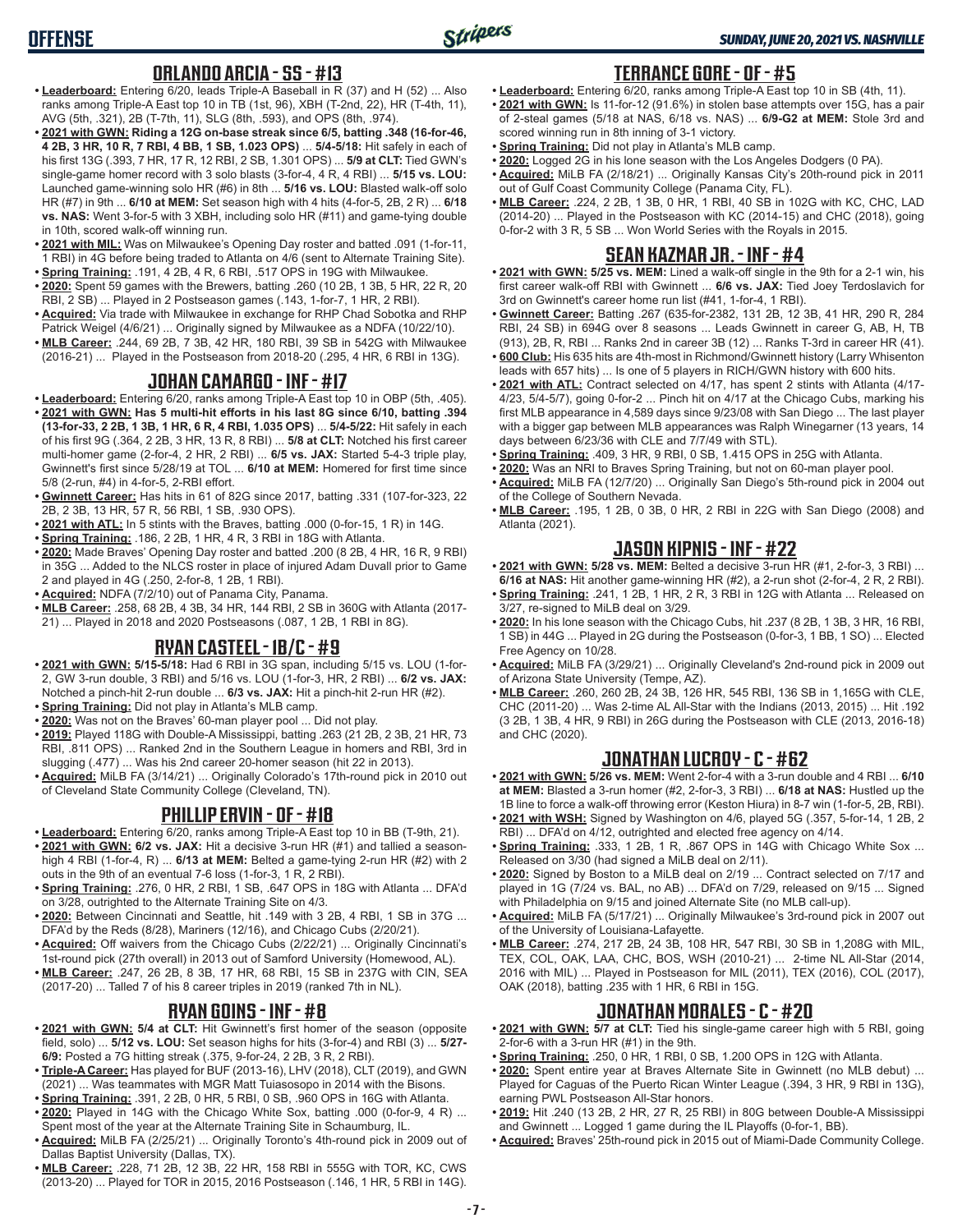# **OFFENSE**

#### **CRISTIAN PACHE - OF - #15**

- **• MLB.com Prospect Ranks:** #1 (Braves Top 30), #10 (Top 100).
- **• 2021 with GWN:** Joined Stripers on a rehab assignment from 5/29-6/1, played 1G before being activated and optioned on 6/2 ... **6/5 vs. JAX:** Went 3-for-6 with 2 doubles, including game-tying 2-run double in 9th ... **6/10 at MEM:** Tallied his first career multi-homer game (3-for-5, 2 HR, 3 R, 4 RBI).
- **• 2021 with ATL:** On Atlanta's Opening Day roster for the first time ... Hit .111 (3 2B, 1 HR, 6 R, 4 RBI) in 22G ... Placed on IL twice, on 4/14 and 5/14 ... Was at the Alternate Training Site from 4/24-4/30.
- **• Spring Training:** .184, 2 2B, 1 3B, 4 R, 3 RBI, 2 SB in 17G with Atlanta.
- **• 2020:** Spent most of the year at the Braves Alternate Training Site ... Made his MLB debut on 8/21 vs. Philadelphia (1-for-4) ... Played just 2G during regular season (.250) ... Also made MLB Postseason debut (.182, 1 2B, 1 HR, 4 R, 4 RBI in 12G).
- **• 2019:** Between Mississippi (104G) and Gwinnett (26G), hit .277 (36 2B, 9 3B, 12 HR, 63 R, 61 RBI, 8 SB, .802 OPS) in 130G ... Named a Southern League Postseason All-Star and MLB All-Star Futures Game participant.
- **• Acquired:** NDFA (7/4/15) out of Santo Domingo Centro, D.R.
- **• MLB Career:** .119, 3 2B, 0 3B, 1 HR, 4 RBI, 0 SB in 24G with Atlanta (2020-21).

#### **YOLMER SANCHEZ - INF - #2**

- **• 2021 with GWN: 5/7 at CLT:** Went 3-for-5 with 3 runs, 3 RBI and Gwinnett's first triple of the year ... **6/9-G2 at MEM:** Stole home plate as part of a double-steal with Drew Waters, scored the tying run in 3-1 win (1-for-2, R, SB) ... **6/16 vs. NAS:** After going 30G without a homer, launched his 1st of the year (3-run, 1-for-2, 3 RBI).
- **• Spring Training:** .190, 0 XBH, 2 RBI, 1 SB, .451 OPS in 15G with Baltimore ... DFA'd on 3/27, released on 3/30.
- **• 2020:** Played 11G with the Chicago White Sox, batting .313 (3 2B, 1 HR, 1 RBI, 1.164 OPS) ... Made his MLB Postseason debut in the ALWCS (1G, no at-bat).
- **• Acquired:** MiLB FA (3/31/21) ... Originally a NDFA with Chi. White Sox (5/29/09).
- **• MLB Career:** .245, 113 2B, 24 3B, 32 HR, 215 RBI, 30 SB in 657G with the Chicago White Sox (2014-20) ... Won an AL Gold Glove in 2019 (.987 FPCT at 2B).

# **TRAVIS SNIDER - OF/INF - #26**

- **• 2021 with GWN: 5/5-5/9:** Drew 8 walks in his first 3G ... **6/3 vs. JAX:** Recorded his first multi-hit game (2-for-3, R) ... **6/18 vs. NAS:** Homered for the first time since 5/7 at CLT, a solo shot (#2) as part of a 6-run comeback in 8-7 win (1-for-3, 2 RBI). **• Spring Training:** Did not play in Atlanta's MLB camp.
- **• 2020:** Signed by Miami on 7/24 and reported to the Marlins' Alternate Training Site in Jupiter, FL, but was released on 8/27 and did not reach the Majors.
- **• 2019:** Played for Triple-A Reno in Arizona's system (.294, 22 2B, 4 3B, 11 HR, 41 RBI, 3 SB, .899 OPS in 93G).
- **• Acquired:** MiLB FA (2/26/21) ... Originally Toronto's 1st-round pick (14th overall) in 2006 out of Henry M. Jackson High School (Mill Creek, WA).
- **• MLB Career:** .244, 100 2B, 7 3B, 54 HR, 212 RBI, 22 SB in 630G with TOR, PIT (2008-15) ... Played for PIT in the Postseason from 2013-15 (.250, 1-for-4 in 3G).

#### **DREW WATERS - OF - #11**

- **• Leaderboard:** Entering 6/20, ranks among Triple-A East top 10 in SB (T-7th, 8).
- **• MLB.com Prospect Ranks:** #2 (Braves Top 30), #27 (Top 100 Prospects).
- **• 2021 with GWN: Batting .316 (25-for-79, 4 2B, 3 HR, 16 R, 9 RBI, 6 SB, .906 OPS) in last 21G since 5/15** ... **5/18 at NAS:** Recorded his first career multi-HR game (3-for-5, 2 HR, 3 RBI) and became the first GWN player to homer from both sides of the plate since Mel Rojas Jr. (7/7/16 at CLT) ... **5/19 at NAS:** Fell a triple shy of the cycle in his first 4-hit game at Triple-A (4-for-5, 2B, HR, 2 R, 2 RBI, 2 SB) ... **6/9-G2 at MEM:** Lined RBI single in 8th (2-for-3, R, RBI) for last-at-bat 3-1 win.
- **• Spring Training:** .500, 1 2B, 0 HR, 2 RBI, 1 SB in 4G with Atlanta.
- **• 2020:** Spent entire year at Braves Alternate Site in Gwinnett (no MLB debut).
- **• 2019:** Hit .309 (40 2B, 9 3B, 7 HR, 80 R, 52 RBI, 16 SB) in 134G with Double-A Mississippi and Gwinnett ... Won Southern League Batting Title (.319, best in MIS history) and Most Valuable Player (1st in MIS history) ... Ranked among MiLB top 5 in doubles (T-3rd, 40) and hits (5th, 163).
- **• Acquired:** Braves' 2nd-round pick in 2017 out of Etowah High School (Woodstock, GA) ... Named Gatorade Georgia Baseball Player of the Year in 2017.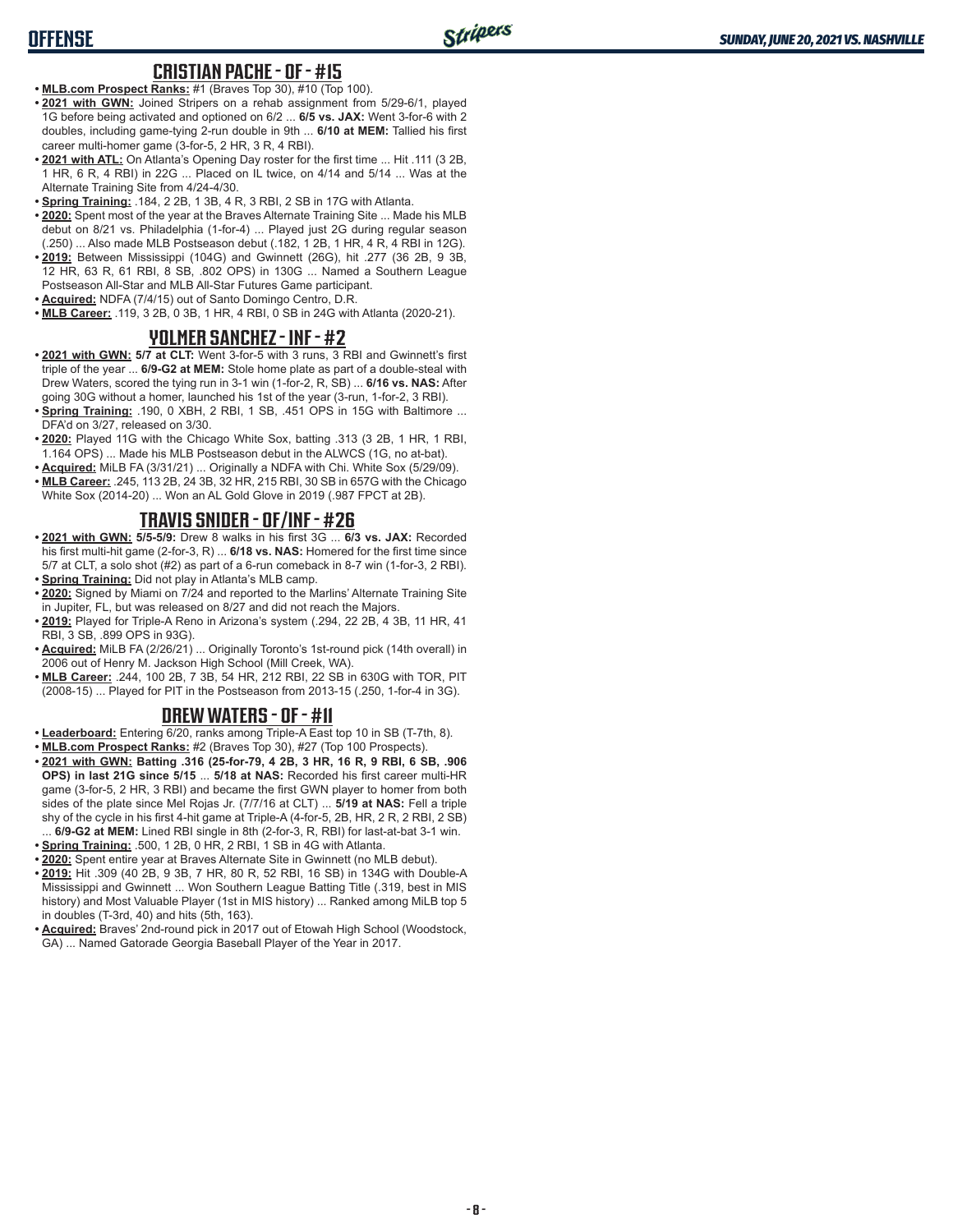# **SEASON SUMMARY**



# **TEAM HIGHS & LOWS**

| <b>OFFENSE:</b>                                                 |  |
|-----------------------------------------------------------------|--|
|                                                                 |  |
|                                                                 |  |
|                                                                 |  |
|                                                                 |  |
|                                                                 |  |
|                                                                 |  |
|                                                                 |  |
|                                                                 |  |
|                                                                 |  |
|                                                                 |  |
|                                                                 |  |
|                                                                 |  |
|                                                                 |  |
|                                                                 |  |
|                                                                 |  |
|                                                                 |  |
| <b>PITCHING:</b>                                                |  |
|                                                                 |  |
|                                                                 |  |
|                                                                 |  |
|                                                                 |  |
|                                                                 |  |
|                                                                 |  |
|                                                                 |  |
| Most Home Runs Allowed, Game 3 (3x, last: 6/5 vs. Jacksonville) |  |
|                                                                 |  |
|                                                                 |  |
|                                                                 |  |

#### **DEFENSE:**

| Most Double Plays Turned, Game 3 (2x, last: 5/29 vs. Memphis) |  |
|---------------------------------------------------------------|--|
|                                                               |  |
|                                                               |  |
|                                                               |  |
|                                                               |  |
|                                                               |  |

# **TEAM MISCELLANEOUS**

| Largest Margin of Defeat5 Runs (3x, last: 6/12 at Memphis, 1-6)       |
|-----------------------------------------------------------------------|
|                                                                       |
| Largest Blown Lead (Loss)3 Runs (2x, last: 6/13 at Memphis, 4-1, 6-7) |
|                                                                       |
| Longest Game, Time……………………………………………………4:26 (5/4 at Charlotte)         |
|                                                                       |
|                                                                       |
|                                                                       |
|                                                                       |
|                                                                       |
|                                                                       |
|                                                                       |
|                                                                       |

# **INDIVIDUAL HIGHS & LOWS**

| <b>HITTING (GAME):</b>  |  |
|-------------------------|--|
|                         |  |
|                         |  |
|                         |  |
|                         |  |
|                         |  |
|                         |  |
|                         |  |
|                         |  |
|                         |  |
|                         |  |
|                         |  |
|                         |  |
|                         |  |
| <b>PITCHING (GAME):</b> |  |
|                         |  |
|                         |  |
|                         |  |

#### **DEFENSE (GAME):**

# **STREAKS**

#### **PITCHING (LONGEST IN 2021 ONLY):**

| <u>THE STRIP (ESTIMATE) HT EVER SITE I A</u> |  |
|----------------------------------------------|--|
|                                              |  |
|                                              |  |
|                                              |  |
|                                              |  |
|                                              |  |
|                                              |  |

# **LAST TIME IT HAPPENED (GWINNETT REGULAR-SEASON HISTORY)**

#### **INDIVIDUAL OFFENSE:**

| <b>INDIVIDUAL OFFENSE:</b>  |                                                                            | <b>TEAM OFFENSE:</b>  |
|-----------------------------|----------------------------------------------------------------------------|-----------------------|
|                             |                                                                            | 19 Runs               |
|                             |                                                                            | 10 Runs in an Innir   |
|                             |                                                                            | 23 Hits               |
|                             |                                                                            | Get No-Hit            |
|                             |                                                                            | 8 Doubles             |
|                             |                                                                            | 3 Triples             |
|                             |                                                                            | 6 Homers              |
|                             | Homers, Both Sides of Plate Drew Waters (5/18/21 at Nashville)             | 3 Homers in an Inn    |
|                             |                                                                            | 10 Extra-Base Hits    |
|                             |                                                                            | 5 Stolen Bases        |
|                             | Back-to-Back-to-Back Homers  Arcia/Camargo/Demeritte (5/8/21 at Charlotte) | 12 Walks              |
|                             |                                                                            | 18 Strikeouts         |
|                             |                                                                            | Ground Into a Tripl   |
|                             |                                                                            | 28-Inning Scoring I   |
|                             |                                                                            | <b>TEAM PITCHING:</b> |
|                             |                                                                            | 22 Runs Allowed       |
|                             |                                                                            | 10 Runs Allowed in    |
|                             |                                                                            | 23 Hits Allowed       |
|                             |                                                                            | No-Hitter             |
|                             |                                                                            | 5 Homers Allowed      |
|                             |                                                                            | 21 Strikeouts         |
|                             |                                                                            | 11 Walks Allowed.     |
| <b>INDIVIDUAL PITCHING:</b> |                                                                            | 28-Inning Scoreles    |
|                             |                                                                            |                       |

| 9.0-Inning No-Hitter (Solo)Todd Redmond (5/28/10 at Louisville)                |
|--------------------------------------------------------------------------------|
| 9.0-Inning No-Hitter (Comb.) Wooten/Marksberry/Ramirez (6/30/16 at Louisville) |
|                                                                                |
|                                                                                |
| 21 Consecutive Saves Converted Jairo Asencio (9/6/09-8/8/11)                   |
| 25.0-Inning Scoreless Streak Stephen Marek, 25.1 IP (6/6/10-8/2/10)            |
|                                                                                |

| <b>TEAM PITCHING:</b> |  |
|-----------------------|--|
|                       |  |
|                       |  |
|                       |  |
|                       |  |
|                       |  |
|                       |  |
|                       |  |
|                       |  |

#### **TEAM DEFENSE:**

| . |                                                                    |
|---|--------------------------------------------------------------------|
|   | Turn a Triple Play 6/5/21 vs. Jacksonville (Camargo-Kipnis-Snider) |
|   |                                                                    |

| <b>TEAM MISCELLANEOUS:</b> |  |
|----------------------------|--|
|                            |  |
|                            |  |